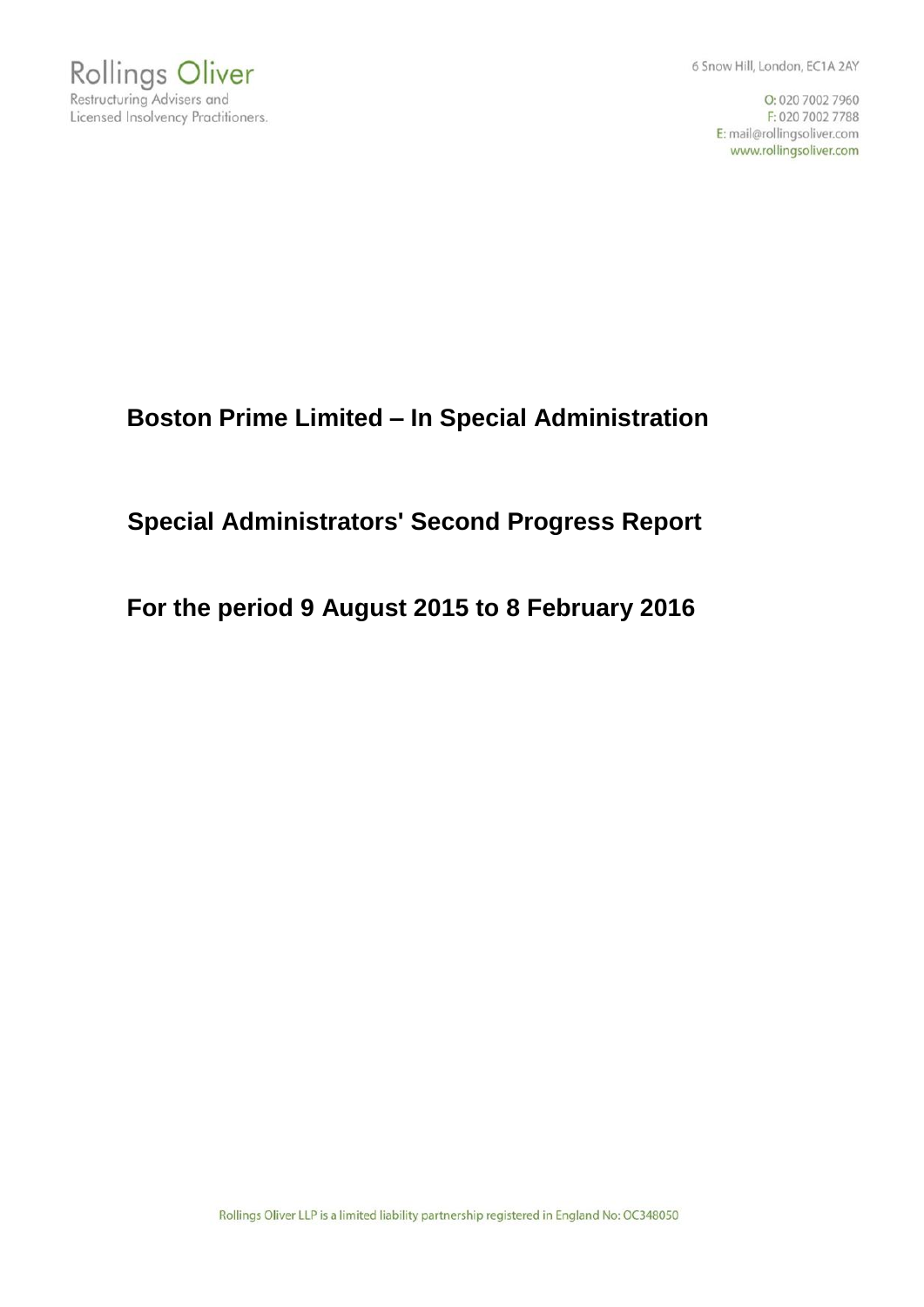# **CONTENTS**

- 1 Purpose of this report
- 2 Statutory Information
- 3 Progress of the Special Administration
- 4 Assets still to be realised
- 5 Investigations
- 6 Special Administrators' costs
- 7 Expenses incurred in the Period 9 August 2015 to 8 February 2016
- 8 Estimated outcome for creditors
- 9 Ending the Special Administration
- 10 Creditors' rights
- 11 Next report

# **APPENDICES**

A i) Receipts and Payments Account from 9 August 2015 to 8 February 2016, both in Native Currency and GBP, and;

ii) Cumulative Receipts and Payments Account from 9 February 2015 to 8 February 2016, both in Native Currency and GBP

- B Time Analysis for the period from 9 August 2015 to 8 February 2016 and Time Analysis For The Period 9 February 2015 to 8 February 2016.
- C Additional information in relation to Special Administrators' fees pursuant to Statement of Insolvency Practice 9
- D Narrative guide to activities undertaken by the Special Administrators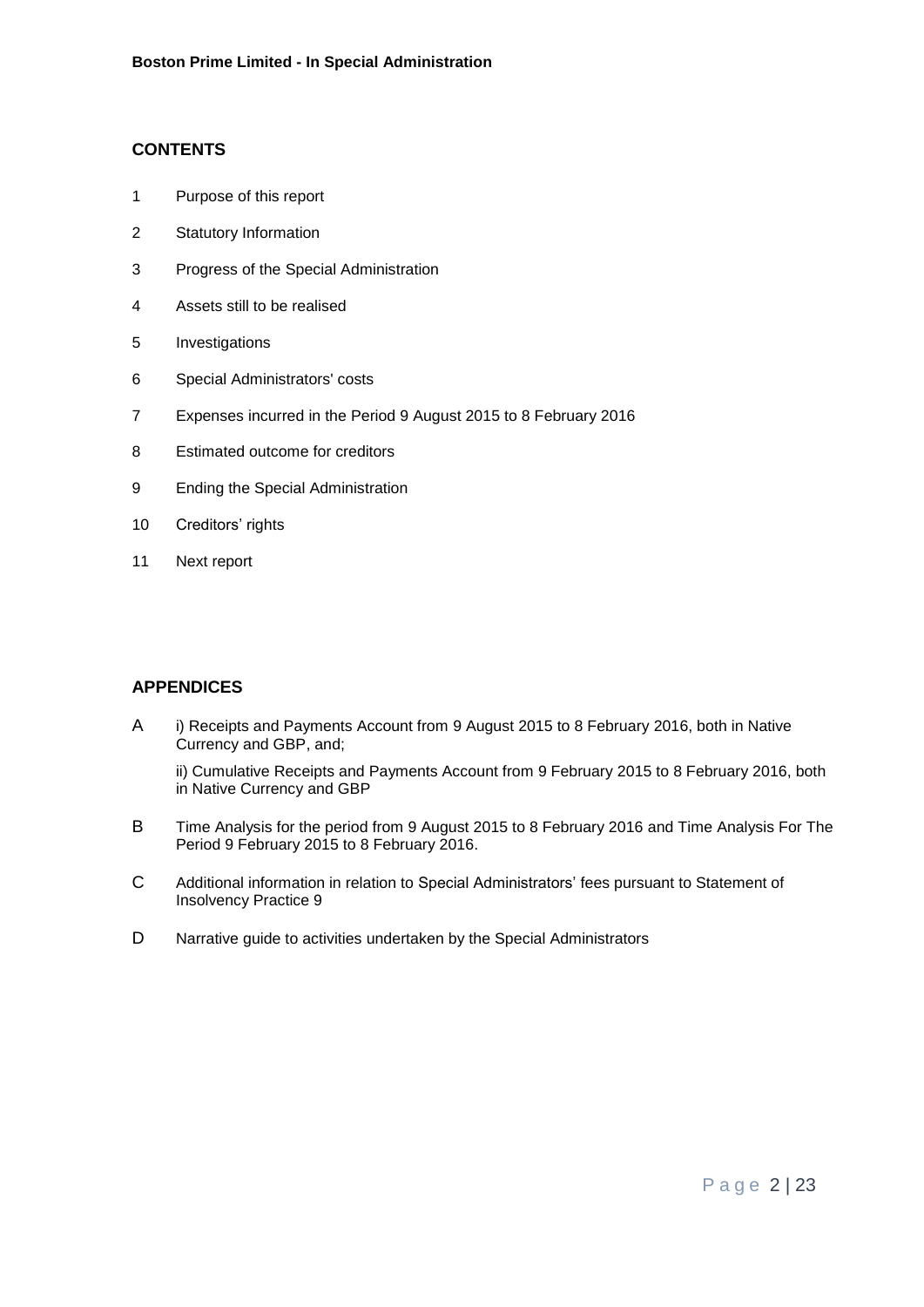# **SPECIAL ADMINISTRATORS' PROGRESS REPORT**

## **1 Purpose of this report**

- 1.1 The purpose of this report is to provide clients and creditors with information in relation to the progress of the Special Administration of Boston Prime Limited ("the Company") for the period 9 August 2015 to 8 February 2016. It should be read in conjunction with the first progress report covering the period 9 February 2015 to 8 August 2015.
- 1.2 The report has only been prepared for the purpose of compliance with statutory requirements under the Insolvency Act 1986, Insolvency Rules 1986 (as amended) and The Investment Bank Special Administration Regulations 2011 ("SAR"). It has not been prepared for any other purpose and is not intended, nor suitable to be used, to inform any investment decision in relation to any debt of, or any financial interest in, the Company.
- 1.3 Any person that chooses to rely on any information referred to in this report for any purpose or in any context other than the purpose of this report referred to above does so at their own risk.
- 1.4 To the fullest extent permitted by law, the Special Administrators, their firm, it's employees and agents, do not have or assume any responsibility, and will not accept any liability in respect of, or as a result of, any decision or action taken, or refrained from, as a result of information contained in this report.

# **2 Statutory information**

- 2.1 I, together with my colleague Steve Butt, was appointed Joint Special Administrator of the Company on 9 February 2015.The appointment of Steve and I as Special Administrators was made by the High Court of England and Wales.
- 2.2 This Special Administration is being handled by Rollings Oliver LLP of 6 Snow Hill, London, EC1A 2AY. The Special Administration is registered in the High Court of Justice, Chancery Division, Companies Court, reference number 1051 of 2015.
- 2.3 The trading address of the Company was Citypoint Suite 1248, 1 Ropemaker Street, London, EC2Y 9HT.
- 2.4 The registered office of the Company is c/o Rollings Oliver LLP, 6 Snow Hill, London, EC1A 2AY and its registered number is 07435569. The Company is authorised and regulated by the Financial Conduct Authority ("FCA"), reference number 539846.
- 2.5 The Special Administrators' proposals were approved without modification by a meeting of the Company's clients and creditors held on 8 April 2015. A creditors' committee was formed.

# **3 Progress of the Special Administration**

*Objectives and strategy of the Special Administration*

- 3.1 As detailed in my previous progress report and in accordance with the Special Administration Regime ("SAR"), the Special Administrators have three objectives ("the Objectives") although the order in which they appear does not indicate a hierarchy of priority between them:
	- 1) to ensure the return of client assets as soon as is reasonably practicable;
	- 2) to ensure timely engagement with market infrastructure bodies and the authorities;
	- 3) to either
		- a) rescue the investment bank as a going concern, or
		- b) wind it up in the best interests of the creditors.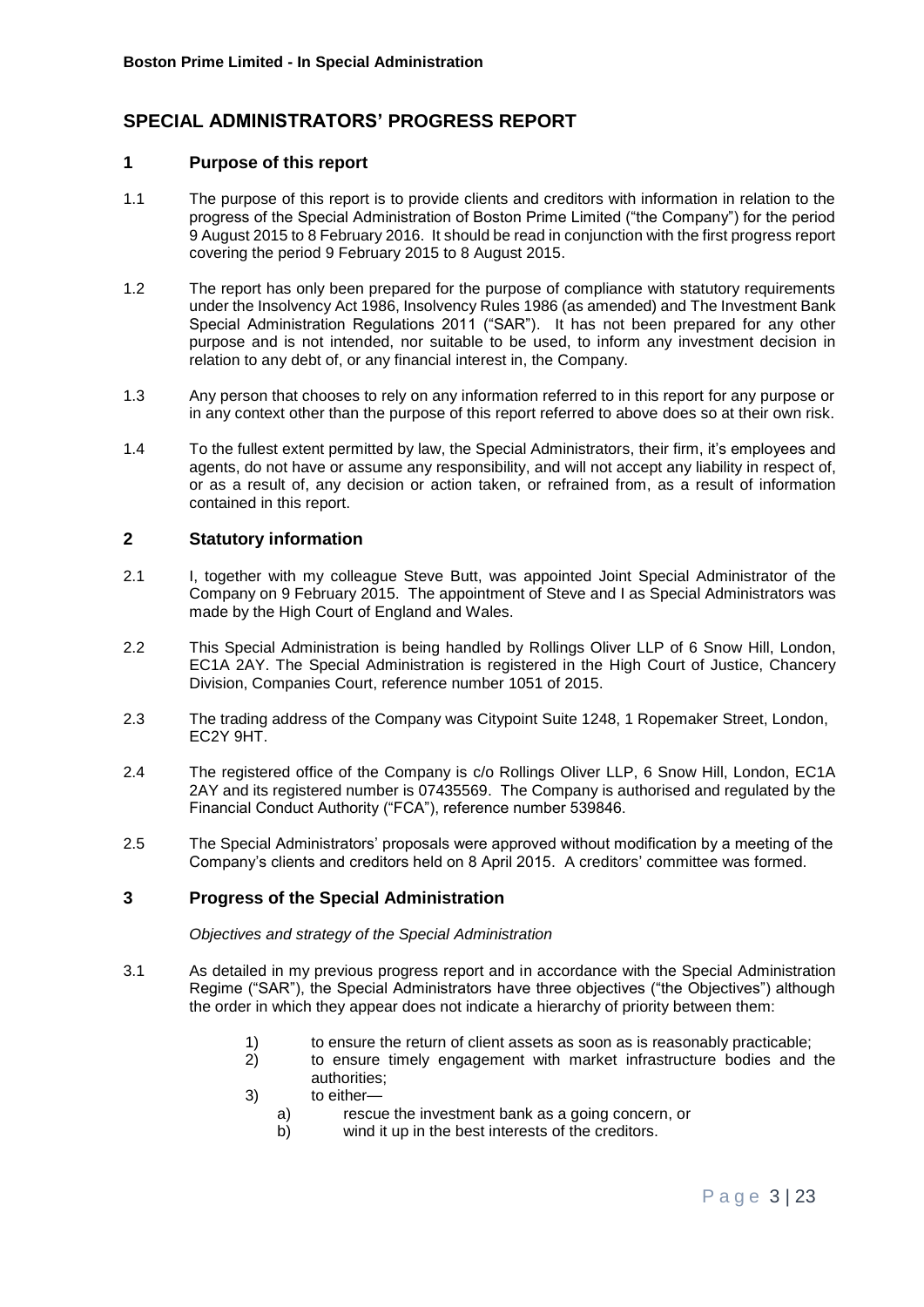3.2 As all of the open trading positions had been closed out and the Company had ceased trading prior to our appointment as Special Administrators, it was not possible to rescue the Company as a going concern and Objective 3) a) was incapable of being achieved. It was therefore decided that the Special Administrators would pursue Objective 3) b) to wind up the Company in the best interests of the creditors, in addition to pursuing Objectives 1) and 2).

I have outlined our progress in achieving these objectives as well as general progress in the Special Administration below:

*Receipts and payments account and VAT*

- 3.3 Attached at Appendix A is our Receipts and Payments Account for the period 9 August 2015 to 8 February 2016 as well as a cumulative account for the full Special Administration period. Our comments on the major items contained in this account are set out below:
- 3.4 The most significant expenses incurred during the Special Administration are; office holder fees and disbursements and legal fees and disbursements for both the pre and post Special Administration periods, these total £423,291 and £278,557 respectively excluding VAT.

VAT totalling £140,954 has been incurred, for which we are pursuing a partial recovery (further details are provided at 3.6, 3.7 and 3.8).

3.5 Detailed in my previous progress report was the cash recovered from the Company's bank accounts, since my previous report there has been a further significant receipt of US\$1,056,055 this was a credit balance the Company had with FXDD one of its Liquidity providers. This receipt has been converted into GBP in accordance with the Special Administrators' statutory obligations.

*VAT* 

- 3.6 Expenses paid in the Special Administration are shown net of VAT and the cumulative amount of VAT paid is shown as VAT receivable. The Company was registered for VAT. However, given the nature of the Company's business, it was unclear at the date of our appointment to what extent we might be able to recover any VAT paid within the Special Administration.
- 3.7 Since the last progress report, we have engaged specialist tax advisers to review the Company's VAT status and assist us in the potential recovery of a proportion of the VAT incurred since the Company entered Special Administration. Our advisers believe that a proportion of input tax should be recoverable from HM Revenue & Customs ("HMRC") based on a partial exemption special method ("PESM"). From initial analysis, it is estimated that the Company may be able to recover a significant proportion of the VAT incurred in the Special Administration since April 2015.
- 3.8 We have now sent a formal letter to HMRC with an explanation of the above PESM proposal, which is in effect a tailored calculation that should provide a fair and reasonable attribution of input tax for the Company. Given the lack of information available to the Special Administrators, the proposal to HMRC may lead to further discussions between the Company and HMRC before any recovery is received. However, we remain confident that a significant proportion of the VAT incurred in the Special Administration will be recoverable.

*Cash held by the Company*

3.9 The funds held by the Company are in a combination of interest bearing accounts and short term money market accounts as appropriate and dependent upon currency.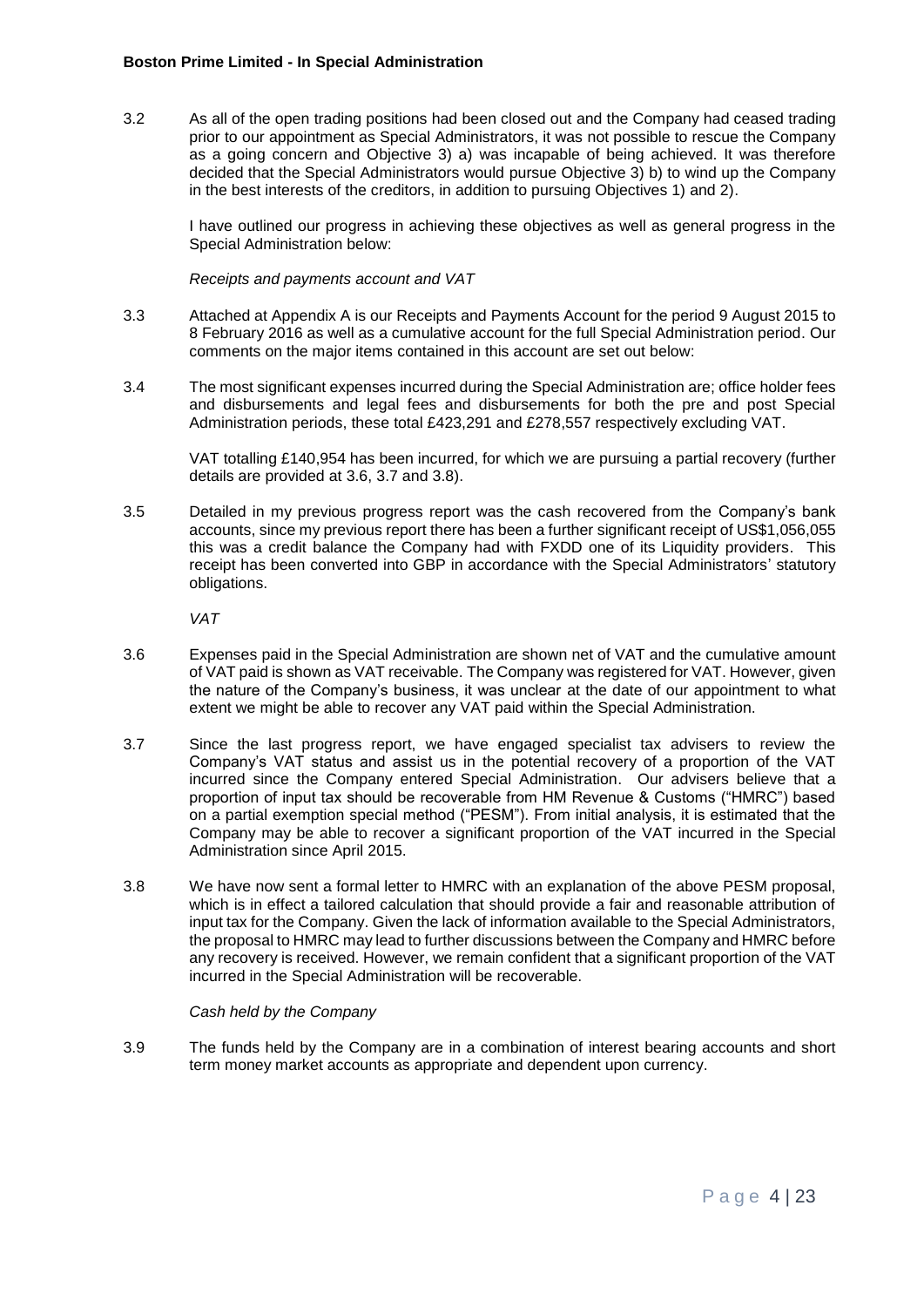- 3.10 At the date of the Special Administration the Company distinguished the nature of its funds using three different categories "client funds", "customer funds" and "operating funds". In our last report to clients and creditors and prior to the adjudication of client money claims (of which further detail is provided below) funds other than those held in the Operating Funds accounts remained in the currencies in which the Company held them.
- 3.11 It was anticipated that once the client money adjudication process had been completed and the quantum of client money claims had been ascertained, we would form a view as to the appropriate single currency into which the client money should be pooled.
- 3.12 Given the nature of the client money claims, which have now all been formally adjudicated by the Special Administrators, the funds that we have identified as client monies will continue to be held in USD and the client money distribution will be made in this currency.
- 3.13 Establishing the quantum of client money claims has enabled the Special Administrators to conclude that the monies that were being held in "customer funds" accounts may be converted to GBP in accordance with SAR and our statutory obligations. This process is being undertaken but has not been detailed in the receipts and payments account appendix as it commenced after 8 February 2016 being the 12 month anniversary of the Special Administration.
- 3.14 The majority of monies held in the Company's Operating Funds accounts have been converted from USD  $(\$)$  into GBP  $(E)$ , with a small balance held in USD  $(\$)$  to settle any costs that may be incurred in relation to work undertaken in the U.S.

*Identification of the Pooled Funds, application for a bar date and adjudication of client money claims*

- 3.15 Legal Counsel's ("Counsel") advice was sought in order to determine the appropriate method to return the funds designated as "client money" and pooled in accordance with FCA Client Asset Sourcebook ("FCA CASS") rules ("Pooled Funds") to those parties entitled to them. Following this advice it became apparent that we would need to make an application to Court for the creation of a bar date mechanism and the possible modification of the FCA CASS rules to enable us to make distributions of client money.
- 3.16 Counsel advised that given the lack of information available to the Special Administrators from the Company, in order to be able to make an application for a bar date which would create the mechanism by which Pooled Funds could be distributed, significant additional information should be sought in relation to:
	- a) the Company's approach to extending client money protection under the CASS trust to certain clients or agreeing title transfer in respect of money received from other clients;
	- b) the Company's compliance processes and classification of counterparties as professional or retail clients;
	- c) the Company's intention in respect of the opening or operation of bank accounts including the creation and use of any trust accounts; and
	- d) any possible variations in client agreements.
- 3.17 Consequently, and in conjunction with our legal advisors, CMS Cameron McKenna LLP ("CMS"), we spoke to 7 individuals who held a variety of statutory and FCA controlled function roles in, and in relation to, the Company comprising current and former directors, CF10 (Compliance Oversight), CF10a (CASS Oversight Operation) and CF11 (Money Laundering Reporting) officers at various stages in the period prior to Special Administration, as well as external Compliance Consultants that had acted for the Company, together with former employees of Boston Technologies.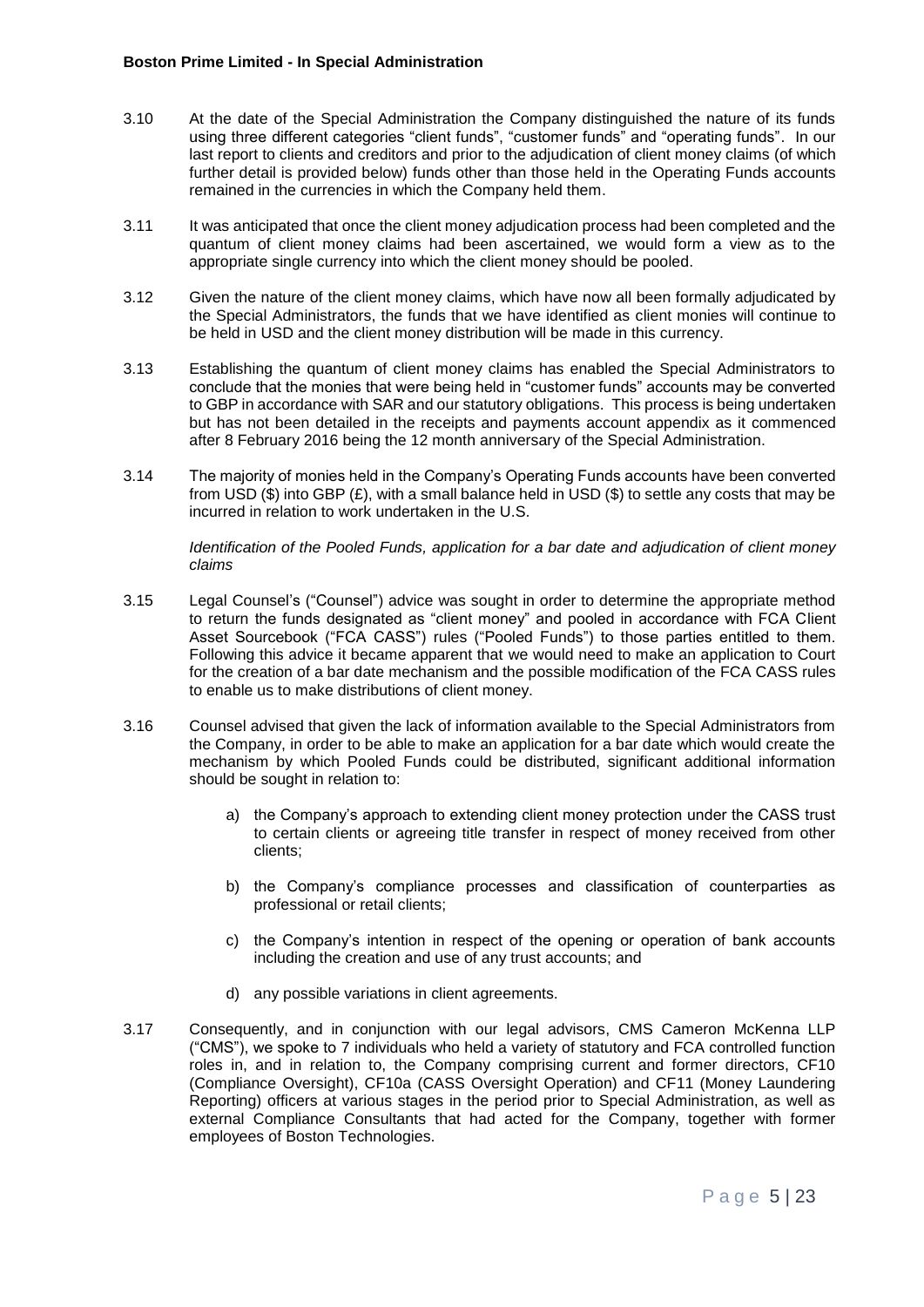- 3.18 In the main these discussions took the form of conference calls with the relevant parties having been provided with an agreed list of questions covering the areas of additional information requested by Counsel. In addition to these discussions, and given the extent to which they operated the business of the Company, a list of these questions was submitted to Forexware. Following these discussions, notes of the matters discussed were settled and agreed by the relevant parties on the call as a record of the information obtained.
- 3.19 In addition, each Client/Creditor who had not submitted full information was again requested to submit all outstanding information to substantiate their claims by 31 July 2015 and claim documentation that had been submitted was reviewed.

Details of the full information required was outlined in my previous progress report but consisted of:

- 3.19.1.1. A completed client claim form;
- 3.19.1.2. Details of the extent of the outstanding amount due as at the date of the Special Administration order;
- 3.19.1.3. Details of funds transferred to, held with and/or received from the Company and the trading activity undertaken via their account with the Company (as obtained from the Boston Prime back office system);
- 3.19.1.4. All documentation that represents the full extent of the contractual terms of trading between the client and the Company, including a signed copy of both the Company's terms and conditions of trading (including all attached schedules and notices) and any amendments, variations or replacements to those terms; and
- 3.19.1.5. Any other documents that they believe are relevant to either the quantum or nature of their claim.
- 3.20 Following a review of all additional information available, and in conjunction with CMS and Counsel, an application to Court for the bar date order, and the order itself were drafted, which, amongst other things set out the procedure that would be followed for the purpose of receiving, adjudicating on and dealing with any disagreements in relation to, claims to a distribution entitlement to the Pooled Funds and the mechanism by which payments of the distribution entitlements will be made (collectively "the Client Money Distribution Procedure").
- 3.21 Formal agreement was sought and provided by the FCA that they had no objections to the draft application to Court for a bar date. In addition they confirmed that they would not require a modification of the CASS client money distribution rules. The Company's Creditors' Committee also approved a resolution in support of the application.
- 3.22 The application was heard and an order was made by the High Court in London on 30 November 2015 ("the order"). The order provides for the establishment of a "bar date" for claims which was set as 5 January 2016, as well as the procedure by which a distribution can be made to clients with client money entitlements within 4 months of the "bar-date".
- 3.23 All known clients and creditors were notified of the order and its implications both by post and email and in compliance with the order, advertisements were placed in the Financial Times (all editions), The Times, The London Gazette and the Wall Street Journal (US and Asia editions).
- 3.24 In conjunction with CMS, the Special Administrators reviewed all claims received by the expiration of the bar date on 5 January 2016. As a consequence of the terms of the court order, and in order to ensure that in our capacity as officers of the Court that any party who may have a claim under the FCA CASS Trust was not disadvantaged by an administrative oversight, it was necessary for us to review all claims which may be deemed to constitute a client money claim. This necessitated a detailed review all of the claim documentation submitted by the 78 clients who had responded on or before the bar date.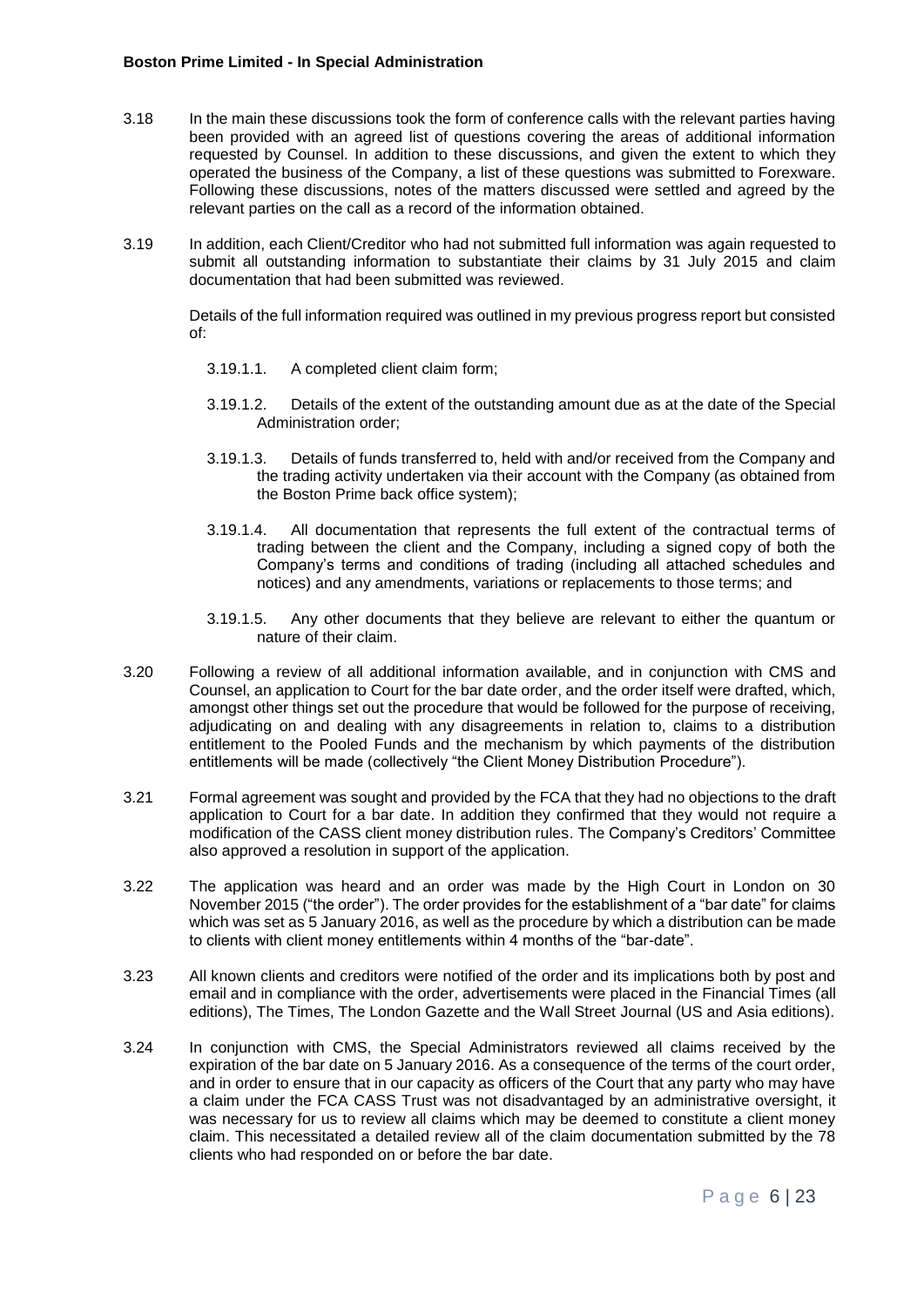- 3.25 As a result of that review, the Special Administrators concluded that under FCA CASS 7 rules there were only two valid client money claims. As provided for in the order, Clients and Creditors were notified of the adjudication of their claims by 17:00 (UK time) on 19 January 2016.
- 3.26 The Order stipulated that if any claimant wished to appeal the Special Administrators' adjudication they must notify the Special Administrators of their intention to do so within 30 days, i.e. on or before the 18 February 2016. Whilst we received communications from a number of clients querying the adjudication, no formal notification of appeals against our adjudication were received. Any further claims submitted after 18 February 2016 will be treated as unsecured creditor claims.

#### *Allocation of costs and Distribution*

3.27 The Client Money Distribution Procedure provides for a distribution to be made to clients with client money entitlements within 4 months of the "bar-date", i.e. no later than 5 May 2016. We are currently in the process of clarifying the allocation of the Special Administration costs against the achievement of Objective 1 under The Investment Bank Special Administration Regulations 2011 ("SARs"), and anticipate having finalised this process shortly.

For the avoidance of doubt, we expect to make the distribution to clients within the deadline stipulated in the Client Money Distribution Procedure and we have been in recent correspondence with the largest client in respect of the timings and mechanisms for a client money distribution.

3.28 In the meantime, all the expenses incurred during the Special Administration have been discharged from the Operating Funds, albeit that an element of the costs incurred will be drawn from the pooled client money funds prior to a distribution of those funds to client money claimants.

# **4 Assets still to be realised**

#### *Debtors*

- 4.1 As stated in the Statement of Affairs, debtors (i.e. debit balances on clients' accounts) are estimated to have a book value totalling a GBP equivalent of £2,194,248.
- 4.2 From analysis of the limited information available, the majority of these debts appear to have been accrued during the period surrounding the removal of the Swiss Peg and include the Company having made post transaction adjustments to trades made by these Debtors which have materially altered the amounts due.
- 4.3 Given the above, and In conjunction with CMS, we have conducted a detailed review of the Debtors' T's & C's and believe that in certain circumstances, the Company was authorised to make post-transaction unilateral variations to executed client trades. Investigations in this regard are progressing and we expect to finalise our position in respect of these debts shortly. Once we have finalised our position we will ascertain the likelihood of future recoveries.

#### *Liquidity providers*

- 4.4 Investigations into the Company's liquidity providers led us to direct correspondence with the Company's principal liquidity provider. After a number of requests and discussions we were provided with access to the client platform as well as the customer agreement between the liquidity provider and the Company. Subsequently we spoke with representatives of the liquidity provider to clarify a number of matters arising from the information received.
- 4.5 A number of further queries arose from these discussions. It was confirmed that a balance of US \$1,056,055 remained on the Company's trading account and this was received by the Company on 9 December 2015.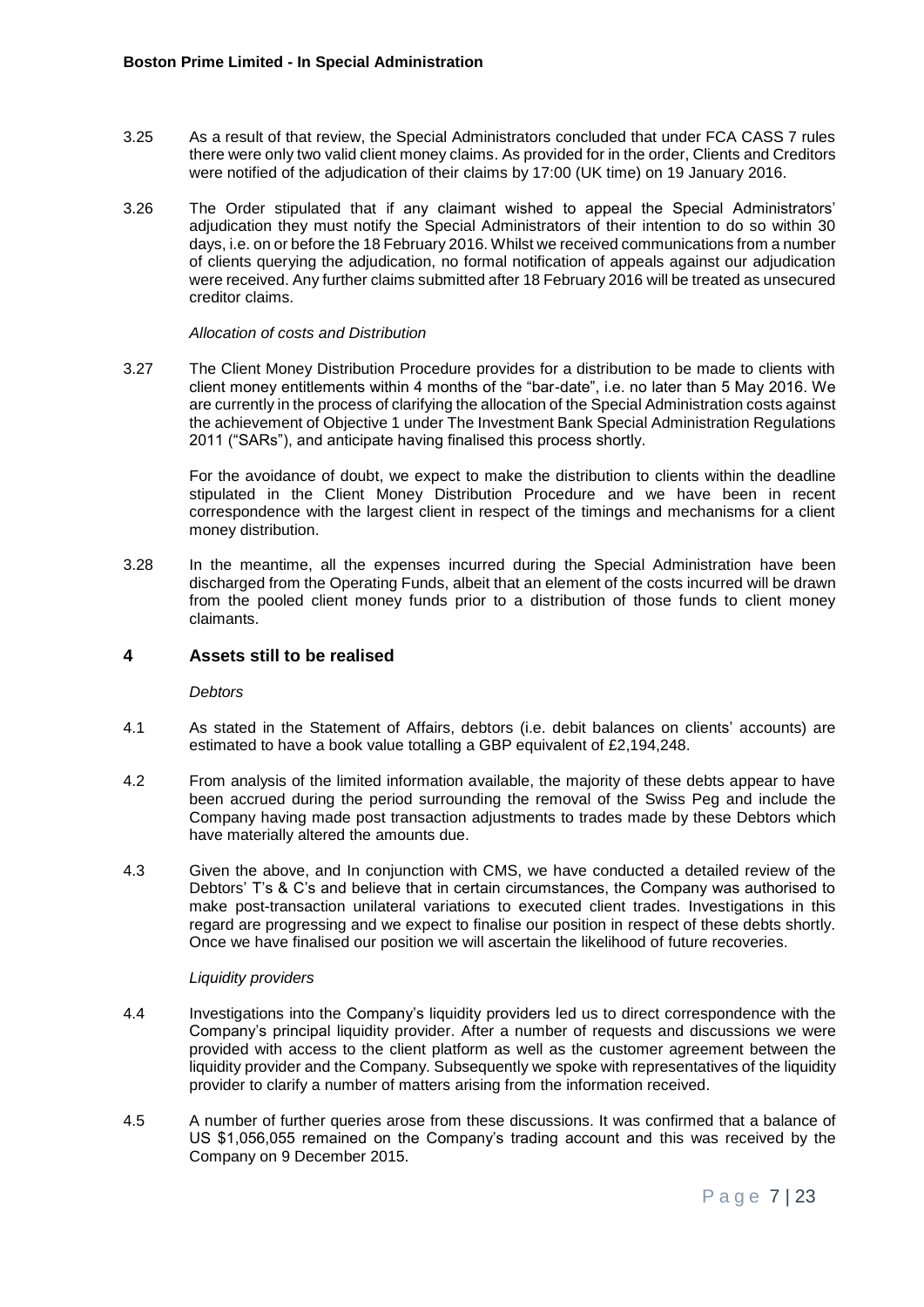4.6 In respect of the Company's other Liquidity providers we understand that all outstanding positions had been closed out and that no other issues remained outstanding.

#### *Corporation Tax ("CT")*

4.6 From the information available, the Company appears to have paid all CT payable for the periods prior to the terminal period (the Twelve months prior to the cessation of the business). Given that the Company is likely to have made a substantial loss in this terminal period, as reflected in the Director's Statement of Affairs and by the Company subsequently entering formal insolvency proceedings, it is likely that some of this loss may be offset against previous profits. Based on an initial review of the information available, it is our understanding that the Company may be eligible for a terminal loss relief claim, which could lead to further recoveries to for the business.

We have now formally written to HMRC in respect of our terminal loss relief claim and are currently awaiting their response.

#### **5 Investigations**

- 5.1 As disclosed in our previous progress report, and in accordance with the Company Directors Disqualification Act 1986, a report on the conduct of the Company's Director and former Directors of the Company was submitted to the Department for Business Innovation & Skills ("BIS"). As this is a confidential report, I am not able to disclose the contents.
- 5.2 We do not currently believe that further investigations in this respect are likely to lead to further recoveries for the estate and, consequently, have not incurred further time costs by doing so. However, should new information come to light in respect of the conduct of the Directors, or former Directors of the Company, we will review and, in conjunction with the Committee, assess whether further investigation in this respect is appropriate.

#### **6 Special Administrators' costs**

#### *Remuneration*

- 6.1 The basis of the Special Administrators' remuneration has been fixed by resolution of the creditors' committee by reference to the time properly spent by them and their staff in attending to matters arising in the Special Administration.
- 6.2 Our time costs for the period from 9 August 2015 to 8 February 2016 are £149,353. This represents 569.80 hours at an average rate of £262.11 per hour. Attached as Appendix C is a Time Analysis which provides details of the activity costs incurred by staff grade during this period in respect of the costs fixed by reference to time properly spent by the Joint Special Administrators and their staff in managing the Special Administration.
- 6.3 Our time costs for the period 9 February 2015 to 8 February 2016 total £462,428. This represents 1,740.80 hours at an average cost of £265.64. A cumulative Time Analysis is also attached at Appendix C.
- 6.4 At the meeting of the Creditors' Committee on 6 May 2015, the following resolution was passed in relation to our remuneration in respect of time incurred for the period 9 February 2015 to 30 April 2015;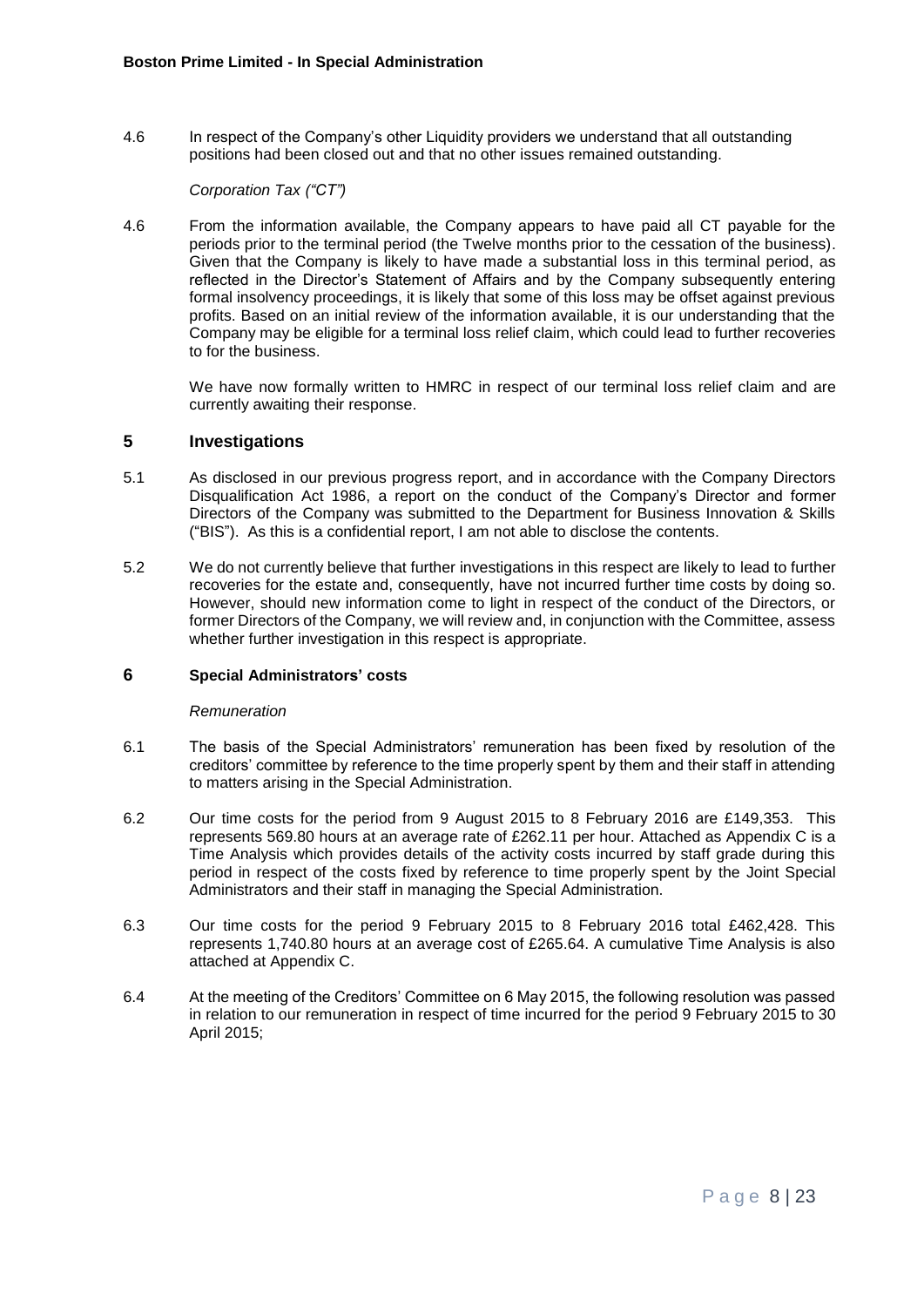*"That the Special Administrators remuneration in respect of the value of their time incurred in attending to matters arising from the Special Administration for the period up to and including 30 April 2015 be agreed at £174,598 plus VAT and that they be authorised to draw 50% of this amount from funds available in the general Special Administration estate at this time, with authority to draw the balance to be discussed at the next Committee meeting when further information on the Special Administration and the funds held by the Special Administrators (and to their order) is available."*

- 6.5 In light of the progress in the Special Administration, and the additional realisations made by the Special Administrators, the previously outstanding balance of £87,299 (excl. VAT), representing 50% of the time costs incurred for the period 9 February 2015 to 30 April 2015, was approved by the Committee on 14 January 2016 and has now been paid in full.
- 6.6 At the meeting of the Creditors' Committee on 10 June 2015, the following resolution was passed in relation to our remuneration in respect of time incurred for the period 1 May 2015 onwards;

*"That the Special Administrators' remuneration for the period from 1 May 2015 onwards be based on their firm's standard charging rates for the time that they incur in attending to matters arising in the Special Administration in place at that time less a discount of 20%, with the balance of the value of the time incurred (at standard charging rates) to be considered by the Committee at a later point in time, once the extent of any additional realisations or potential sources of recovery are known and the likely outcome for clients and creditors in the Special Administration can be more reasonably ascertained."* 

- 6.7 From 9 August 2015 to 8 February 2016, £233,346.60 (excl. VAT) has been drawn on account. Post appointment fees to date drawn on account total £375,183 (excl VAT).
- 6.8 A narrative guide to our time costs has been included at Appendix E and a copy of 'A Creditors' Guide to Administrators' Fees' is available on request or can be downloaded from <http://www.insolvency-practitioners.org.uk/regulation-and-guidance/guides-to-fees>
- 6.9 Attached as Appendix D is additional information in relation to this firm's policy on staffing, the use of subcontractors, disbursements and details of our current charge-out rates by staff grade.

*Category 2 disbursements*

- 6.10 As disclosed in our last report, the Creditors' Committee passed a resolution authorising us to draw our Category 2 disbursements in accordance with the rates referred to in our proposals. A further schedule of these rates is attached at Appendix D.
- 6.11 From 9 August 2015 to 8 February 2016 the following Category 2 disbursements have been drawn:

| <b>Category 2 Disbursements</b> | <b>Cost</b> | <b>VAT</b> | <b>Total</b> |
|---------------------------------|-------------|------------|--------------|
| Printing and Copying            | £166.75     | £32.55     | £195.30      |

# **7 Expenses incurred in the period 9 August 2015 to 8 February 2016**

7.1 The following expenses have been incurred since our appointment as Special Administrators: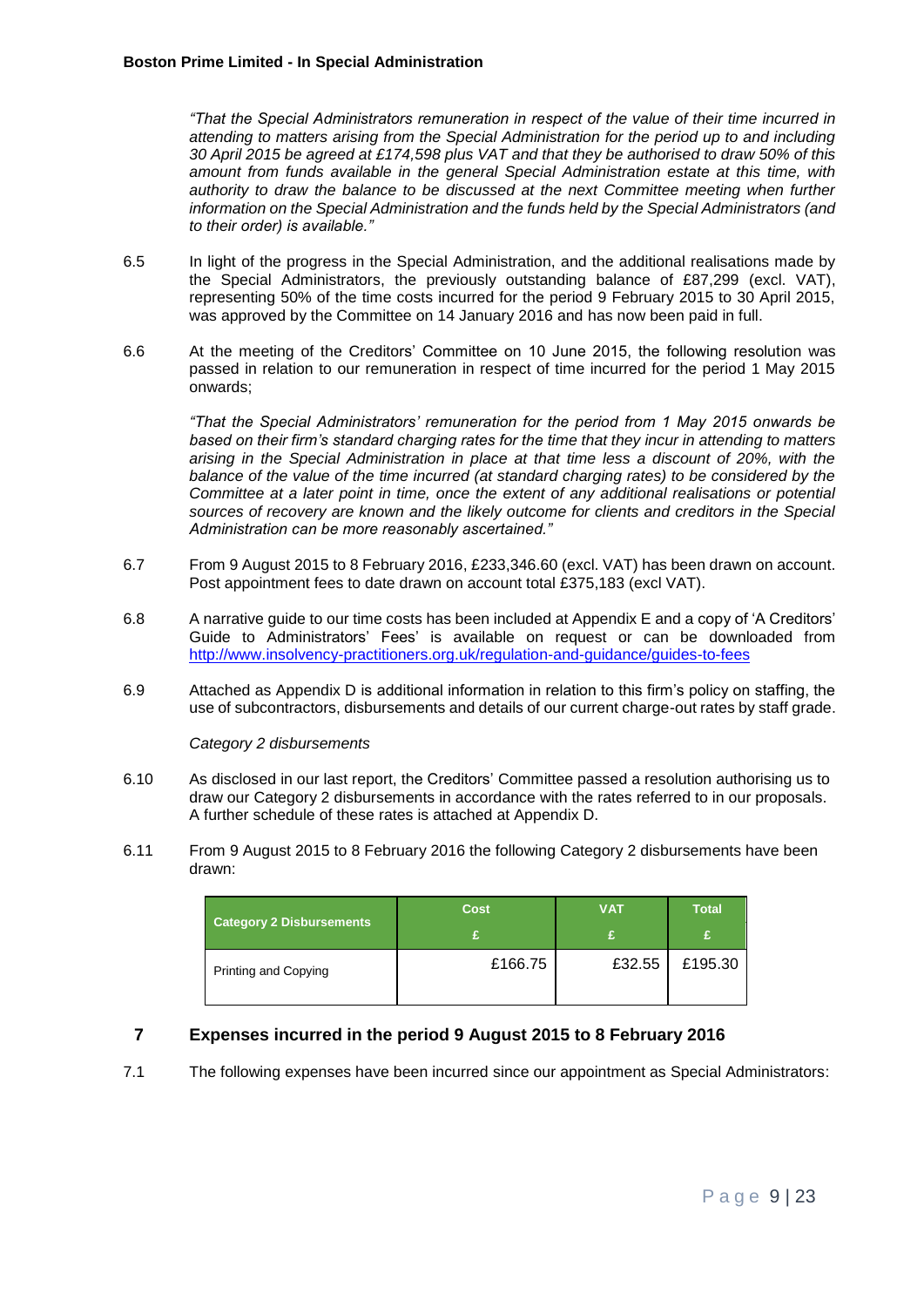| Supplier/Service<br>Provider | <b>Nature of</b><br>expense<br>incurred | <b>Amount</b><br>incurred in<br>period | <b>Paid to date</b> | <b>Amount</b><br><b>Outstanding</b> |
|------------------------------|-----------------------------------------|----------------------------------------|---------------------|-------------------------------------|
| <b>CMS</b>                   | Legal Fees                              | £122,570.50                            | £93,596.00          | £28,974.50                          |
| <b>CMS</b>                   | Legal<br><b>Disbursements</b>           | £10,736.19                             | £10,519.41          | £216.78                             |
| <b>Courts Advertising</b>    | Advertisements<br>'Bar Date<br>Order)   | £12,850.90                             | £12,850.90          | Nil                                 |
|                              |                                         |                                        |                     |                                     |
| <b>Total</b>                 |                                         | £146, 157.59                           | £116,966.31         | £29,191.26                          |

7.2 Details of our rationale for appointing the professional advisers that we are working with on this matter are set out at Appendix C.

## **8 Estimated outcome for creditors**

#### *Clients with FCA CASS Protection*

8.1 As referred to in section 3, The Client Money Distribution Procedure provides for a distribution to be made to clients with client money entitlements within 4 months of the "bar-date", i.e. no later than 5 May 2016. We anticipate making this distribution in advance of this date, once the costs allocation exercise has been completed. The Special Administrators will be contacting the two clients in respect of the quantum and mechanisms for this distribution.

*Secured creditors and Prescribed Part*

8.2 There is no registered security giving charges over the assets of the Company. Consequently, the provisions of S176A of the Insolvency Act 1986 in relation to a Prescribed Part will not apply.

#### *Preferential creditors*

8.3 As previously stated in the Special Administrators' Proposals, the remaining employees of the Company were made redundant by the Company Director prior to the appointment of the Special Administrators. Notice of the appointment as well as the appropriate documentation to register a claim has been sent to these former employees. At the date of this report, one employee has registered a minimal claim for unpaid holiday pay.

#### *Non-preferential unsecured creditors*

- 8.4 The Special Administrators will realise sufficient assets to enable a distribution to be made to unsecured creditors. A letter has been sent alongside this report providing notice of Intended Dividend for a first and interim distribution to unsecured creditors, this provides creditors with 21 days to submit their claims and then allows the Special Administrator two months to make an initial distribution.
- 8.5 However, given the further uncertainty surrounding the value of realisations from debtors to the Company, the Special Administrators are not in a position to determine the amounts to be paid as an unsecured dividend. As such, Creditors will be provided with guidance on the value of unsecured dividends as and when the dividends are being made.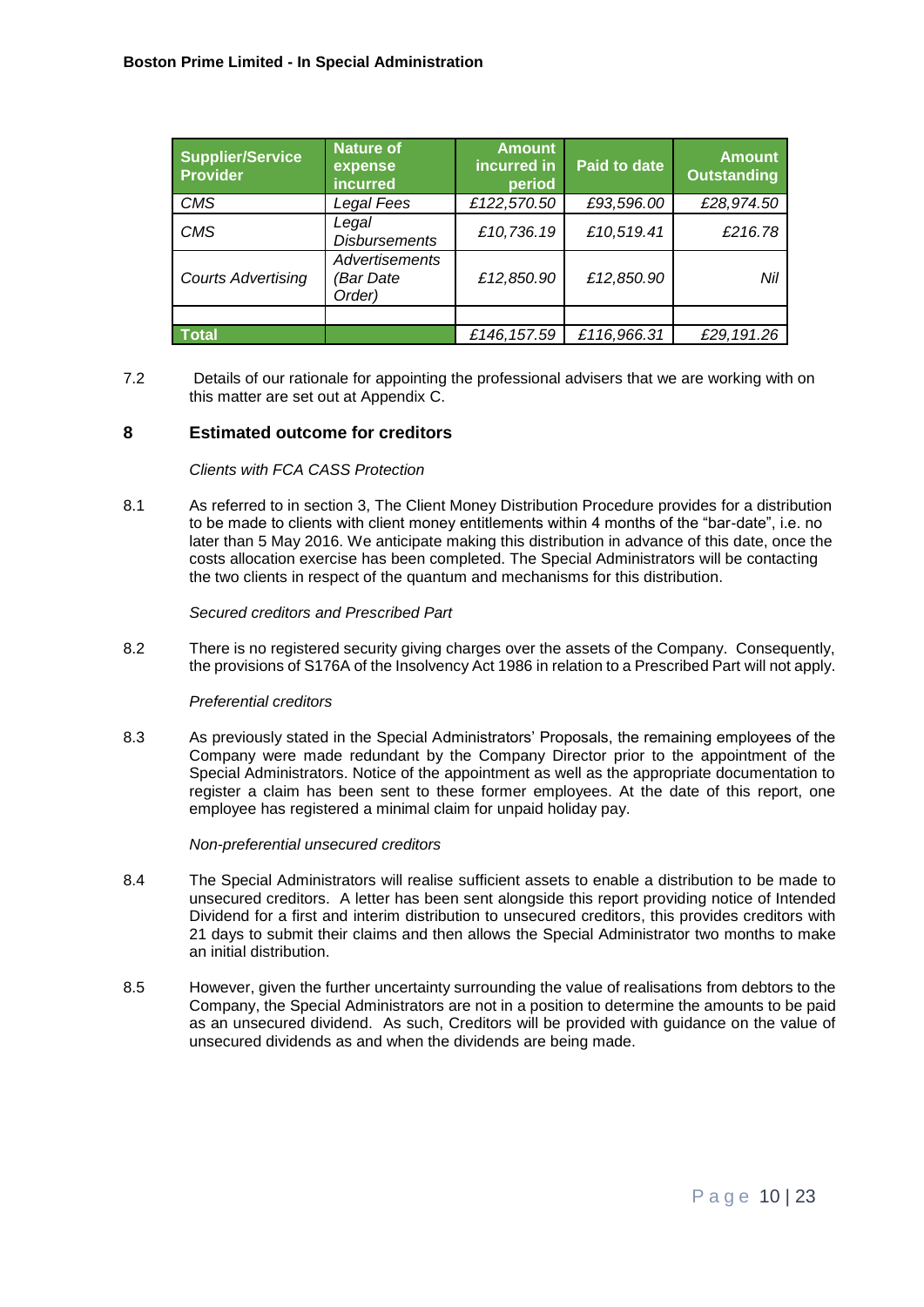# **9 Ending the Special Administration**

- 9.1 In our proposals we identified that the likely exit route that we will seek to follow from the Special Administration will be either of the following:
	- a) to petition the court for a Compulsory Winding Up (Liquidation) of the Company and to appoint the Special Administrators as Liquidators, or
	- b) to file notice of the move from Special Administration to dissolution assuming that there are no remaining matters that would need to be dealt with in a Liquidation.
- 9.2 At this stage we are unable to provide further clarity over which option will be most suitable.
- 9.3 The Special Administrator will be discharged from liability under Paragraph 98(3) of Schedule B1 to the Insolvency Act 1986 immediately upon his appointment as Special Administrator ceasing to have effect. A resolution will be sought from the Creditors Committee for their discharge in due course.
- 9.4 As this is a Special Administration under SAR, the provisions of Paragraph 76 of Schedule B1 to the Insolvency Act 1986 ,which refer to an automatic end of an administration after 12 months, do not apply.

#### **10 Creditors' rights**

- 10.1 Within 21 days of the receipt of this report, a secured creditor, or an unsecured creditor (with the concurrence of at least 5% in value of the unsecured creditors) may request in writing that the Special Administrators provide further information about their remuneration or expenses (other than pre-Special Administration costs) which have been itemised in this progress report.
- 10.2 Any secured creditor, or an unsecured creditor (with the concurrence of at least 10% in value of the unsecured creditors) may within 8 weeks of receipt of this progress report make an application to court on the grounds that, in all the circumstances, the basis fixed for the Special Administrators' remuneration is inappropriate and/or the remuneration charged or the expenses incurred by the Special Administrators, as set out in this progress report, are excessive.

# **11 Next report**

11.1 The Special Administrators are required to provide a progress report within one month of the end of the next six months of the Special Administration or earlier if the Special Administration has been finalised.

Yours faithfully For Boston Prime Limited

Mike Rollings Joint Special Administrator

Michael David Rollings and Steven Edward Butt were appointed as Joint Special Administrators of Boston Prime Limited by order of the High Court on 9 February 2015.

The affairs, business and property of the Company are being managed by the Joint Special Administrators who act as agents of the Company and without personal liability.

Michael David Rollings and Steven Edward Butt are licensed to act in the UK as insolvency practitioners by the Insolvency Practitioners Association.

Boston Prime Limited is authorised and regulated by the Financial Conduct Authority, reference number 539846. The Company Number is 07435569 and the registered office is 6 Snow Hill, London. EC1A 2AY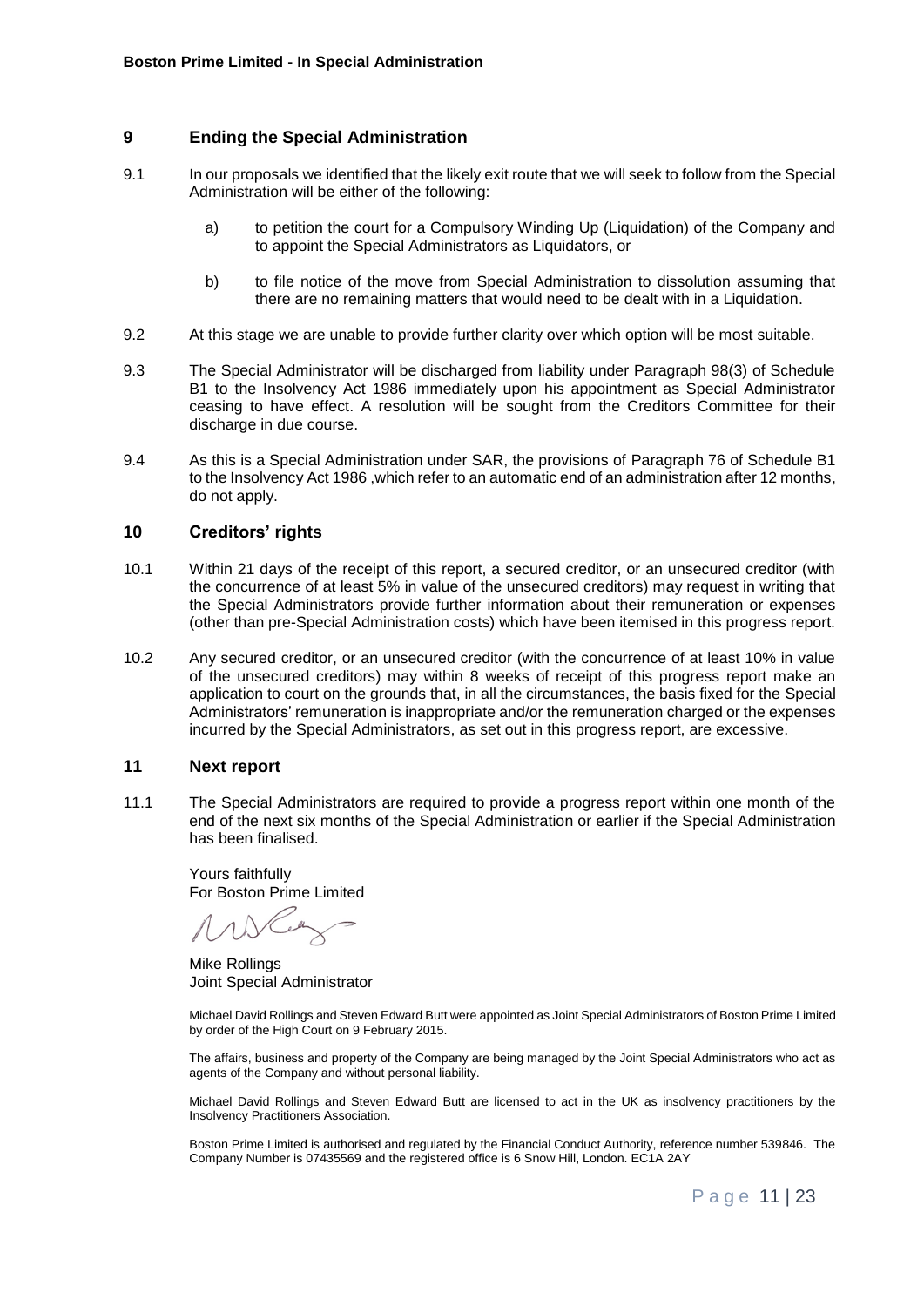| <b>APPENDIX A i)</b> |  |  |
|----------------------|--|--|
|----------------------|--|--|

|                                    | RECEIPTS AND PAYMENTS ACCOUNT FOR THE PERIOD FROM 9 AUGUST 2015 TO 8 FEBRUARY 2016 IN POUNDS STERLING                                                                                                                                                                                                                                                                                                                                                                                                                                                                                               |         |               |               |               |               |                              |               |                                                              |
|------------------------------------|-----------------------------------------------------------------------------------------------------------------------------------------------------------------------------------------------------------------------------------------------------------------------------------------------------------------------------------------------------------------------------------------------------------------------------------------------------------------------------------------------------------------------------------------------------------------------------------------------------|---------|---------------|---------------|---------------|---------------|------------------------------|---------------|--------------------------------------------------------------|
| <b>Statement of</b><br>Affairs (£) |                                                                                                                                                                                                                                                                                                                                                                                                                                                                                                                                                                                                     | (E)     | USD (£ equiv) | EUR (£ equiv) | AUD (£ equiv) | PLN (£ equiv) | JPY (£ equiv)                | ZAR (£ equiv) | Total (£) From 9<br><b>August 2015 to 8</b><br>February 2016 |
|                                    | <b>ASSET REALISATIONS</b>                                                                                                                                                                                                                                                                                                                                                                                                                                                                                                                                                                           |         |               |               |               |               |                              |               |                                                              |
|                                    | 590,896.09 "Client Funds" Accounts                                                                                                                                                                                                                                                                                                                                                                                                                                                                                                                                                                  |         |               |               |               |               |                              |               |                                                              |
|                                    | 3,119,739.09 "Customer Funds" Accounts                                                                                                                                                                                                                                                                                                                                                                                                                                                                                                                                                              |         |               |               |               |               |                              |               |                                                              |
|                                    | 770,819.67 "Operating Funds" Accounts                                                                                                                                                                                                                                                                                                                                                                                                                                                                                                                                                               |         |               |               |               |               |                              |               |                                                              |
|                                    | <b>Interest Received</b>                                                                                                                                                                                                                                                                                                                                                                                                                                                                                                                                                                            | 178     | 744           |               | 2,224         |               |                              |               | 3,145                                                        |
|                                    | 14,945.44 Liquidity Provider Trading Account                                                                                                                                                                                                                                                                                                                                                                                                                                                                                                                                                        | 658,709 | 37,221        |               |               |               |                              |               | 695,930                                                      |
| 2,194,247.65 Debtors               |                                                                                                                                                                                                                                                                                                                                                                                                                                                                                                                                                                                                     |         |               |               |               |               |                              |               |                                                              |
|                                    | <b>Total Receipts</b>                                                                                                                                                                                                                                                                                                                                                                                                                                                                                                                                                                               | 658,887 | 37.965        | $\circ$       | 2.224         |               | $\circ$<br>$\circ$           | $\circ$       | 699,075                                                      |
|                                    | <b>COSTS OF REALISATIONS</b>                                                                                                                                                                                                                                                                                                                                                                                                                                                                                                                                                                        |         |               |               |               |               |                              |               |                                                              |
|                                    |                                                                                                                                                                                                                                                                                                                                                                                                                                                                                                                                                                                                     |         |               |               |               |               |                              |               |                                                              |
|                                    | <b>IT Suppliers</b>                                                                                                                                                                                                                                                                                                                                                                                                                                                                                                                                                                                 |         |               |               |               |               |                              |               |                                                              |
|                                    | <b>Statutory Advertising</b>                                                                                                                                                                                                                                                                                                                                                                                                                                                                                                                                                                        | 12,851  |               |               |               |               |                              |               | 12,851                                                       |
|                                    | Stationery & Postage                                                                                                                                                                                                                                                                                                                                                                                                                                                                                                                                                                                | 878     |               |               |               |               |                              |               | 878                                                          |
|                                    | (4,448.68) Trade & Expense Creditors                                                                                                                                                                                                                                                                                                                                                                                                                                                                                                                                                                |         |               |               |               |               |                              |               |                                                              |
|                                    | Legal Fees                                                                                                                                                                                                                                                                                                                                                                                                                                                                                                                                                                                          | 94,396  |               |               |               |               |                              |               | 94,396                                                       |
|                                    | <b>Legal Disbursements</b>                                                                                                                                                                                                                                                                                                                                                                                                                                                                                                                                                                          | 9,719   |               |               |               |               |                              |               | 9,719                                                        |
| (560, 896.09)                      | "Client Funds"                                                                                                                                                                                                                                                                                                                                                                                                                                                                                                                                                                                      |         |               |               |               |               |                              |               |                                                              |
|                                    | (11,070,451.62) "Customer Funds"                                                                                                                                                                                                                                                                                                                                                                                                                                                                                                                                                                    |         |               |               |               |               |                              |               |                                                              |
|                                    | <b>Bank Charges</b>                                                                                                                                                                                                                                                                                                                                                                                                                                                                                                                                                                                 |         |               |               |               |               |                              |               |                                                              |
| (182, 854.82)                      | Liquidity Provider Trading Account                                                                                                                                                                                                                                                                                                                                                                                                                                                                                                                                                                  |         |               |               |               |               |                              |               |                                                              |
|                                    | Special Administrators' Insurance Bond                                                                                                                                                                                                                                                                                                                                                                                                                                                                                                                                                              |         |               |               |               |               |                              |               |                                                              |
|                                    | Special Administrators' Pre Appointment Fees                                                                                                                                                                                                                                                                                                                                                                                                                                                                                                                                                        |         |               |               |               |               |                              |               |                                                              |
|                                    | Special Administrators' Post Appointment Fees                                                                                                                                                                                                                                                                                                                                                                                                                                                                                                                                                       | 233,347 |               |               |               |               |                              |               | 233,347                                                      |
|                                    | Special Administrators' Disbursements                                                                                                                                                                                                                                                                                                                                                                                                                                                                                                                                                               | 312     |               |               |               |               |                              |               | 312                                                          |
|                                    | VAT Receivable                                                                                                                                                                                                                                                                                                                                                                                                                                                                                                                                                                                      | 68,621  |               |               |               |               |                              |               |                                                              |
|                                    | <b>Total Payments</b>                                                                                                                                                                                                                                                                                                                                                                                                                                                                                                                                                                               | 420,124 | $\circ$       | $\circ$       | $\Omega$      |               | 0.00<br>0                    | $\circ$       | 420.124                                                      |
|                                    | <b>DISTRIBUTIONS</b>                                                                                                                                                                                                                                                                                                                                                                                                                                                                                                                                                                                |         |               |               |               |               |                              |               |                                                              |
|                                    | (221,750.00) Ordinary Shareholders                                                                                                                                                                                                                                                                                                                                                                                                                                                                                                                                                                  |         |               |               |               |               |                              |               |                                                              |
|                                    |                                                                                                                                                                                                                                                                                                                                                                                                                                                                                                                                                                                                     |         |               |               |               |               |                              |               |                                                              |
|                                    | <b>TOTAL</b>                                                                                                                                                                                                                                                                                                                                                                                                                                                                                                                                                                                        | 238.763 | 37.965        | $\mathbf{o}$  | 2.224         |               | $\mathbf{o}$<br>$\mathbf{o}$ | $\mathbf{o}$  | 278.951                                                      |
|                                    | Notes:                                                                                                                                                                                                                                                                                                                                                                                                                                                                                                                                                                                              |         |               |               |               |               |                              |               |                                                              |
|                                    |                                                                                                                                                                                                                                                                                                                                                                                                                                                                                                                                                                                                     |         |               |               |               |               |                              |               |                                                              |
|                                    | Funds, other than those held in the Operating Funds accounts, will remain in the currencies in which the Company held them until we have determined the extent of the funds that constitute "client money" in accordance with<br>("Pooled Funds"). Following our determination of the extent of the client money, as set out in our Proposals, any client money will be held in an account or accounts in an appropriate currency until distributed to the resp<br>that do not constitute client money, shall be converted to sterling and treated in the same way as the Company's Operating Funds |         |               |               |               |               |                              |               |                                                              |
|                                    |                                                                                                                                                                                                                                                                                                                                                                                                                                                                                                                                                                                                     |         |               |               |               |               |                              |               |                                                              |
|                                    | Foreign exchange currency rate used as at 6 March 2015: USD 1.5060; EUR 1.3871; AUD 1.9529; PLN 5.7250; JPY 182.1316.                                                                                                                                                                                                                                                                                                                                                                                                                                                                               |         |               |               |               |               |                              |               |                                                              |
|                                    | Given the nature of currency fluctuations the GBP rates used are subject to change.                                                                                                                                                                                                                                                                                                                                                                                                                                                                                                                 |         |               |               |               |               |                              |               |                                                              |
|                                    |                                                                                                                                                                                                                                                                                                                                                                                                                                                                                                                                                                                                     |         |               |               |               |               |                              |               |                                                              |
|                                    | All figures are exclusive of VAT. Please refer to the progress report for further information on potential VAT recovery.                                                                                                                                                                                                                                                                                                                                                                                                                                                                            |         |               |               |               |               |                              |               |                                                              |
|                                    |                                                                                                                                                                                                                                                                                                                                                                                                                                                                                                                                                                                                     |         |               |               |               |               |                              |               |                                                              |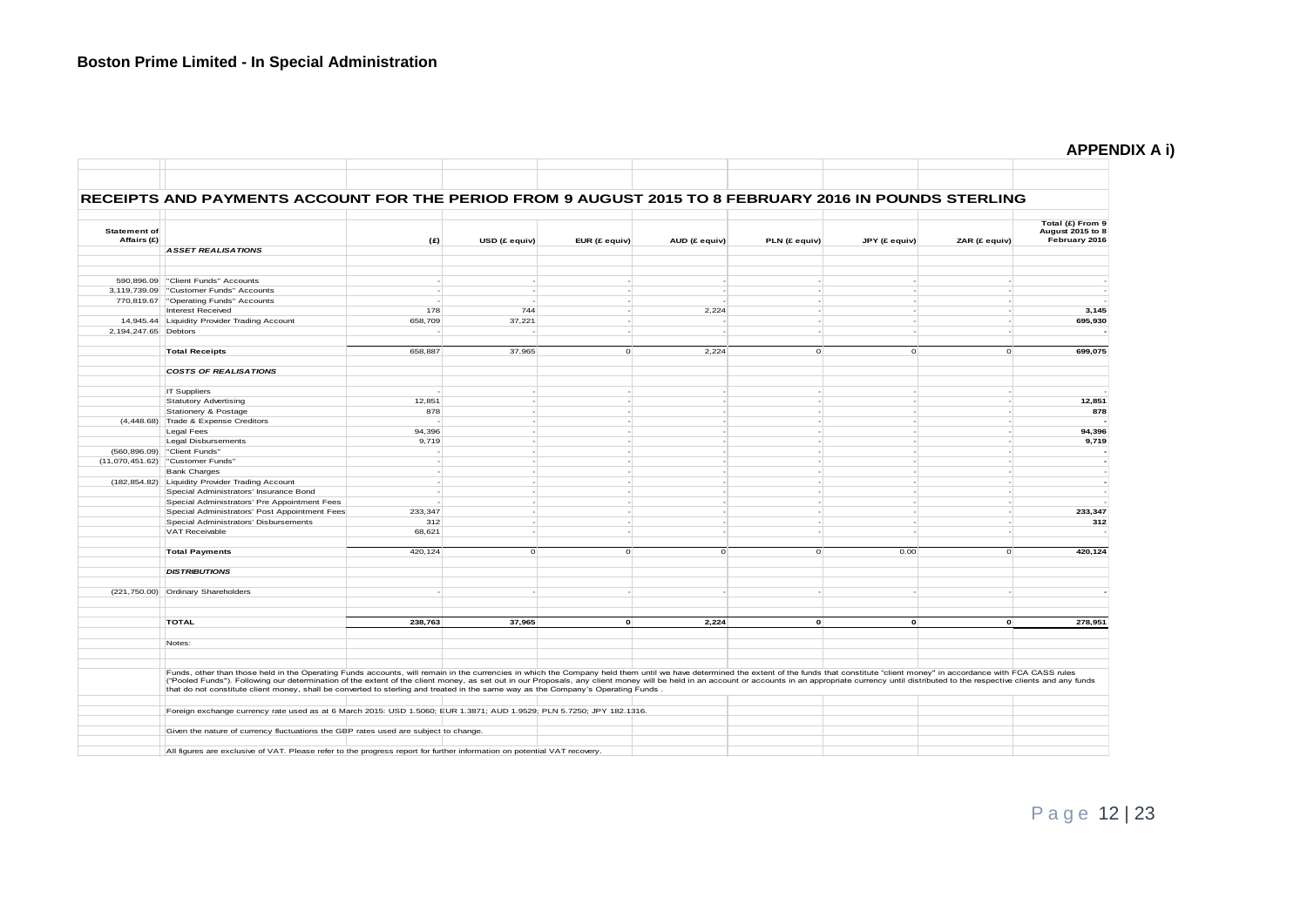# **Boston Prime Limited - In Special Administration**

|                                 | RECEIPTS AND PAYMENTS ACCOUNT FOR THE PERIOD FROM 9 AUGUST 2015 TO 8 FEBRUARY 2016 IN NATIVE CURRENCY |          |               |               |               |               |               |  |
|---------------------------------|-------------------------------------------------------------------------------------------------------|----------|---------------|---------------|---------------|---------------|---------------|--|
| <b>Statement of Affairs (£)</b> |                                                                                                       | (E)      | <b>USD</b>    | <b>EUR</b>    | <b>AUD</b>    | <b>PLN</b>    | <b>JPY</b>    |  |
|                                 | <b>ASSET REALISATIONS</b>                                                                             |          |               |               |               |               |               |  |
|                                 |                                                                                                       |          |               |               |               |               |               |  |
|                                 | 590,896   "Client Funds" Accounts                                                                     |          |               |               |               |               |               |  |
|                                 | 3,119,739   "Customer Funds" Accounts                                                                 |          |               |               |               |               |               |  |
|                                 | 770,820   "Operating Funds" Accounts                                                                  |          |               |               |               |               |               |  |
|                                 | Interest Received                                                                                     | 178      | 1,120         |               | 4,361         |               |               |  |
|                                 | 14,945 Liquidity Provider Trading Account                                                             | 658,709  | 56,055        |               |               |               |               |  |
| 2,194,248 Debtors               |                                                                                                       |          |               |               |               |               |               |  |
|                                 | <b>Total Receipts</b>                                                                                 | 658,887  | 57,174        | $\mathcal{O}$ | 4,361         | $\mathcal{O}$ | $\mathcal{O}$ |  |
|                                 | <b>COSTS OF REALISATIONS</b>                                                                          |          |               |               |               |               |               |  |
|                                 | <b>IT Suppliers</b>                                                                                   |          |               |               |               |               |               |  |
|                                 | Statutory Advertising                                                                                 | 12,851   |               |               |               |               |               |  |
|                                 | Stationery & Postage                                                                                  | 878      |               |               |               |               |               |  |
|                                 | (4,449) Trade & Expense Creditors                                                                     |          |               |               |               |               |               |  |
|                                 | Legal Fees                                                                                            | 94,396   |               |               |               |               |               |  |
|                                 | Legal Disbursements                                                                                   | 9,719    |               |               |               |               |               |  |
|                                 | (560,896)   "Client Funds"                                                                            |          |               |               |               |               |               |  |
|                                 | (11,070,452) "Customer Funds"                                                                         |          |               |               |               |               |               |  |
|                                 | <b>Bank Charges</b>                                                                                   |          |               |               |               |               |               |  |
|                                 | (182,855) Liquidity Provider Trading Account                                                          |          |               |               |               |               |               |  |
|                                 | Special Administrators' Insurance Bond                                                                |          |               |               |               |               |               |  |
|                                 | Special Administrators' Pre Appointment Fees                                                          |          |               |               |               |               |               |  |
|                                 | Special Administrators' Post Appointment Fees                                                         | 233,347  |               |               |               |               |               |  |
|                                 | Special Administrators' Disbursements                                                                 | 312      |               |               |               |               |               |  |
|                                 | VAT Receivable                                                                                        | 68,621   |               |               |               |               |               |  |
|                                 | <b>DISTRIBUTIONS</b>                                                                                  |          |               |               |               |               |               |  |
|                                 |                                                                                                       |          |               |               |               |               |               |  |
|                                 | (221,750) Ordinary Shareholders                                                                       |          |               |               |               |               |               |  |
|                                 | <b>Total Payments</b>                                                                                 | 420, 124 | $\mathcal{O}$ | $\mathcal{O}$ | $\mathcal{O}$ | $\mathcal{O}$ | $\mathcal O$  |  |
|                                 | <b>TOTAL</b>                                                                                          | 238,763  | 57,174        | $\mathbf{0}$  | 4,361         | $\mathbf{0}$  | $\mathbf{0}$  |  |
|                                 | Notes:                                                                                                |          |               |               |               |               |               |  |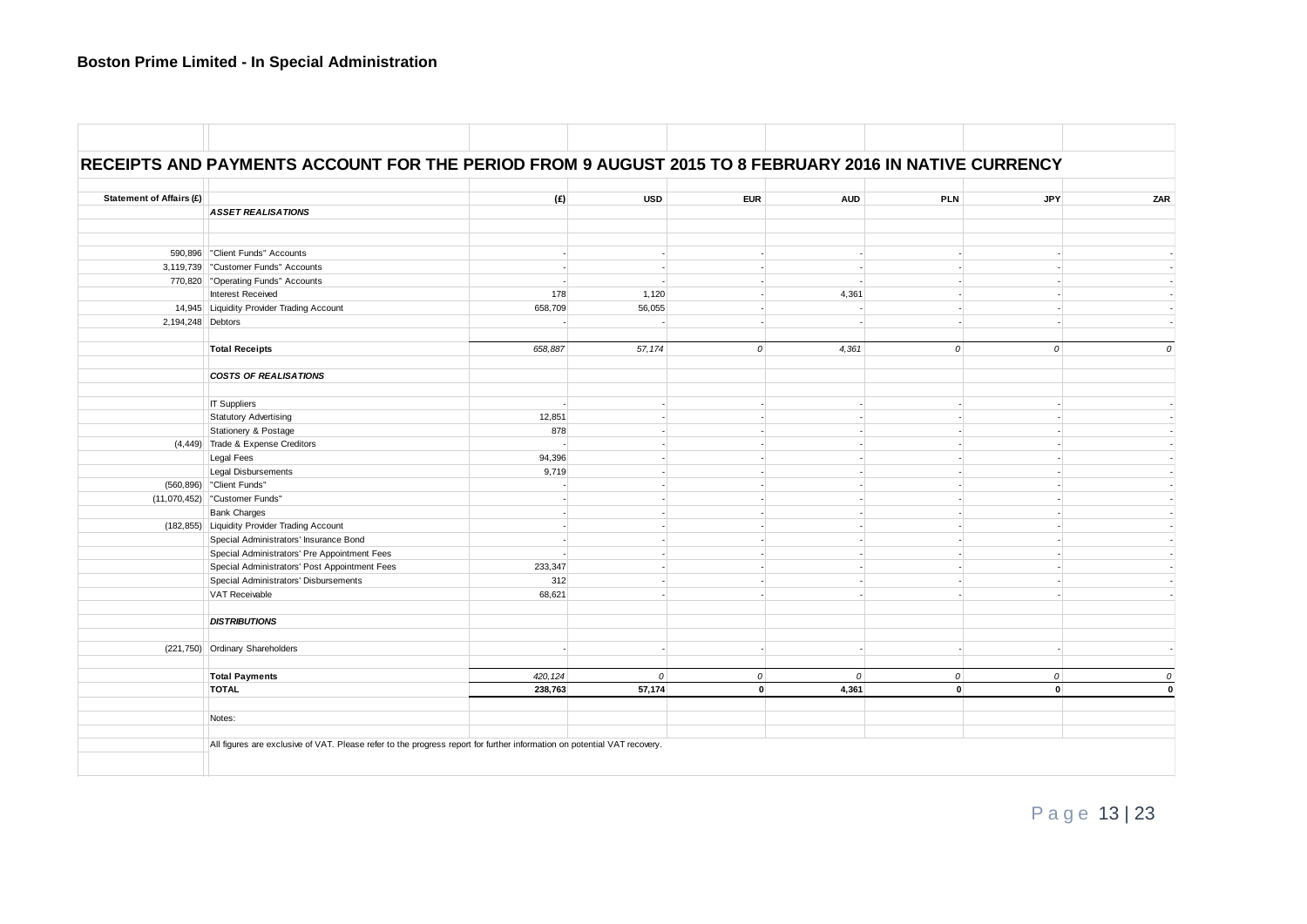# **APPENDIX A ii)**

п.

|                                    | RECEIPTS AND PAYMENTS ACCOUNT FOR THE PERIOD FROM 9 FEBRUARY 2015 TO 8 FEBRUARY 2016 IN POUNDS STERLING                                                                                                                                                                                                                                                                                                                                                                                                                                                                                             |           |               |               |               |               |               |               |                                                         |
|------------------------------------|-----------------------------------------------------------------------------------------------------------------------------------------------------------------------------------------------------------------------------------------------------------------------------------------------------------------------------------------------------------------------------------------------------------------------------------------------------------------------------------------------------------------------------------------------------------------------------------------------------|-----------|---------------|---------------|---------------|---------------|---------------|---------------|---------------------------------------------------------|
| <b>Statement of</b><br>Affairs (£) |                                                                                                                                                                                                                                                                                                                                                                                                                                                                                                                                                                                                     |           |               |               |               |               |               |               | Total (£) From 9<br>February 2015 to 8<br>February 2016 |
|                                    | <b>ASSET REALISATIONS</b>                                                                                                                                                                                                                                                                                                                                                                                                                                                                                                                                                                           | (E)       | USD (£ equiv) | EUR (£ equiv) | AUD (£ equiv) | PLN (£ equiv) | JPY (£ equiv) | ZAR (£ equiv) |                                                         |
|                                    |                                                                                                                                                                                                                                                                                                                                                                                                                                                                                                                                                                                                     |           |               |               |               |               |               |               |                                                         |
|                                    | 590,896.09 "Client Funds" Accounts                                                                                                                                                                                                                                                                                                                                                                                                                                                                                                                                                                  |           | 597,838       |               |               |               |               |               | 597,838                                                 |
|                                    | 3,119,739.09   "Customer Funds" Accounts                                                                                                                                                                                                                                                                                                                                                                                                                                                                                                                                                            | 174,587   | 2,014,287     | 272,070       | 474,743       | 36,366        | 256.247       |               | 3,228,300                                               |
|                                    | 770,819.67   "Operating Funds" Accounts                                                                                                                                                                                                                                                                                                                                                                                                                                                                                                                                                             | 696,885   | 82,324        |               |               |               | 1,205         |               | 780,414                                                 |
|                                    | Interest Received                                                                                                                                                                                                                                                                                                                                                                                                                                                                                                                                                                                   | 178       | 916           |               | 2,492         |               |               |               | 3,586                                                   |
|                                    | 14,945.44 Liquidity Provider Trading Account                                                                                                                                                                                                                                                                                                                                                                                                                                                                                                                                                        | 658,709   | 37,221        |               |               |               |               |               | 695,930                                                 |
| 2,194,247.65 Debtors               |                                                                                                                                                                                                                                                                                                                                                                                                                                                                                                                                                                                                     |           |               |               |               |               |               |               |                                                         |
|                                    | <b>Total Receipts</b>                                                                                                                                                                                                                                                                                                                                                                                                                                                                                                                                                                               | 1,530,359 | 2,732,587     | 272,070       | 477,235       | 36,366        | 257,452       | $\circ$       | 5,306,068                                               |
|                                    | <b>COSTS OF REALISATIONS</b>                                                                                                                                                                                                                                                                                                                                                                                                                                                                                                                                                                        |           |               |               |               |               |               |               |                                                         |
|                                    |                                                                                                                                                                                                                                                                                                                                                                                                                                                                                                                                                                                                     |           |               |               |               |               |               |               |                                                         |
|                                    | <b>IT Suppliers</b>                                                                                                                                                                                                                                                                                                                                                                                                                                                                                                                                                                                 | 305       |               |               |               |               |               |               | 305                                                     |
|                                    | <b>Statutory Advertising</b>                                                                                                                                                                                                                                                                                                                                                                                                                                                                                                                                                                        | 14,064    |               |               |               |               |               |               | 14,064                                                  |
|                                    | Stationery & Postage                                                                                                                                                                                                                                                                                                                                                                                                                                                                                                                                                                                | 878       |               |               |               |               |               |               | 878                                                     |
| (4, 448.68)                        | Trade & Expense Creditors                                                                                                                                                                                                                                                                                                                                                                                                                                                                                                                                                                           |           |               |               |               |               |               |               |                                                         |
|                                    | <b>Legal Fees</b>                                                                                                                                                                                                                                                                                                                                                                                                                                                                                                                                                                                   | 245,010   |               |               |               |               | 7.650         |               | 252.660                                                 |
|                                    | Legal Disbursements                                                                                                                                                                                                                                                                                                                                                                                                                                                                                                                                                                                 | 26,334    |               |               |               |               |               |               | 26,334                                                  |
| (560, 896.09)                      | "Client Funds"                                                                                                                                                                                                                                                                                                                                                                                                                                                                                                                                                                                      |           |               |               |               |               |               |               |                                                         |
| (11,070,451.62)                    | "Customer Funds"                                                                                                                                                                                                                                                                                                                                                                                                                                                                                                                                                                                    |           |               |               |               |               |               |               |                                                         |
|                                    | <b>Bank Charges</b>                                                                                                                                                                                                                                                                                                                                                                                                                                                                                                                                                                                 |           |               |               |               |               | 27            |               | 27                                                      |
| (182, 854.82)                      | <b>Liquidity Provider Trading Account</b>                                                                                                                                                                                                                                                                                                                                                                                                                                                                                                                                                           |           |               |               |               |               |               |               |                                                         |
|                                    | Special Administrators' Insurance Bond                                                                                                                                                                                                                                                                                                                                                                                                                                                                                                                                                              | 4,000     |               |               |               |               |               |               | 4,000                                                   |
|                                    | Special Administrators' Pre Appointment Fees                                                                                                                                                                                                                                                                                                                                                                                                                                                                                                                                                        | 42,109    |               |               |               |               |               |               | 42,109                                                  |
|                                    | Special Administrators' Post Appointment Fees                                                                                                                                                                                                                                                                                                                                                                                                                                                                                                                                                       | 375,183   |               |               |               |               |               |               | 375,183                                                 |
|                                    | Special Administrators' Disbursements                                                                                                                                                                                                                                                                                                                                                                                                                                                                                                                                                               | 1,999     |               |               |               |               |               |               | 1,999                                                   |
|                                    | VAT Receivable                                                                                                                                                                                                                                                                                                                                                                                                                                                                                                                                                                                      | 139,511   |               |               |               |               |               |               |                                                         |
|                                    |                                                                                                                                                                                                                                                                                                                                                                                                                                                                                                                                                                                                     |           |               |               |               |               |               |               |                                                         |
|                                    | <b>Total Payments</b>                                                                                                                                                                                                                                                                                                                                                                                                                                                                                                                                                                               | 849,394   | $\circ$       | $\circ$       | $\circ$       | $\circ$       | 7,676.96      | $\circ$       | 857,071                                                 |
|                                    | <b>DISTRIBUTIONS</b>                                                                                                                                                                                                                                                                                                                                                                                                                                                                                                                                                                                |           |               |               |               |               |               |               |                                                         |
| (221, 750.00)                      | Ordinary Shareholders                                                                                                                                                                                                                                                                                                                                                                                                                                                                                                                                                                               |           |               |               |               |               |               |               |                                                         |
|                                    | <b>TOTAL</b>                                                                                                                                                                                                                                                                                                                                                                                                                                                                                                                                                                                        | 680,965   | 2,732,587     | 272,070       | 477,235       | 36,366        | 249,775       | $\mathbf{o}$  | 4,448,998                                               |
|                                    |                                                                                                                                                                                                                                                                                                                                                                                                                                                                                                                                                                                                     |           |               |               |               |               |               |               |                                                         |
|                                    | Notes:                                                                                                                                                                                                                                                                                                                                                                                                                                                                                                                                                                                              |           |               |               |               |               |               |               |                                                         |
|                                    | Funds, other than those held in the Operating Funds accounts, will remain in the currencies in which the Company held them until we have determined the extent of the funds that constitute "client money" in accordance with<br>("Pooled Funds"). Following our determination of the extent of the client money, as set out in our Proposals, any client money will be held in an account or accounts in an appropriate currency until distributed to the resp<br>that do not constitute client money, shall be converted to sterling and treated in the same way as the Company's Operating Funds |           |               |               |               |               |               |               |                                                         |
|                                    | Foreign exchange currency rate used as at 6 March 2015: USD 1.5060; EUR 1.3871; AUD 1.9529; PLN 5.7250; JPY 182.1316.                                                                                                                                                                                                                                                                                                                                                                                                                                                                               |           |               |               |               |               |               |               |                                                         |
|                                    | Given the nature of currency fluctuations the GBP rates used are subject to change.                                                                                                                                                                                                                                                                                                                                                                                                                                                                                                                 |           |               |               |               |               |               |               |                                                         |
|                                    |                                                                                                                                                                                                                                                                                                                                                                                                                                                                                                                                                                                                     |           |               |               |               |               |               |               |                                                         |
|                                    | All figures are exclusive of VAT. Please refer to the progress report for further information on potential VAT recovery.                                                                                                                                                                                                                                                                                                                                                                                                                                                                            |           |               |               |               |               |               |               |                                                         |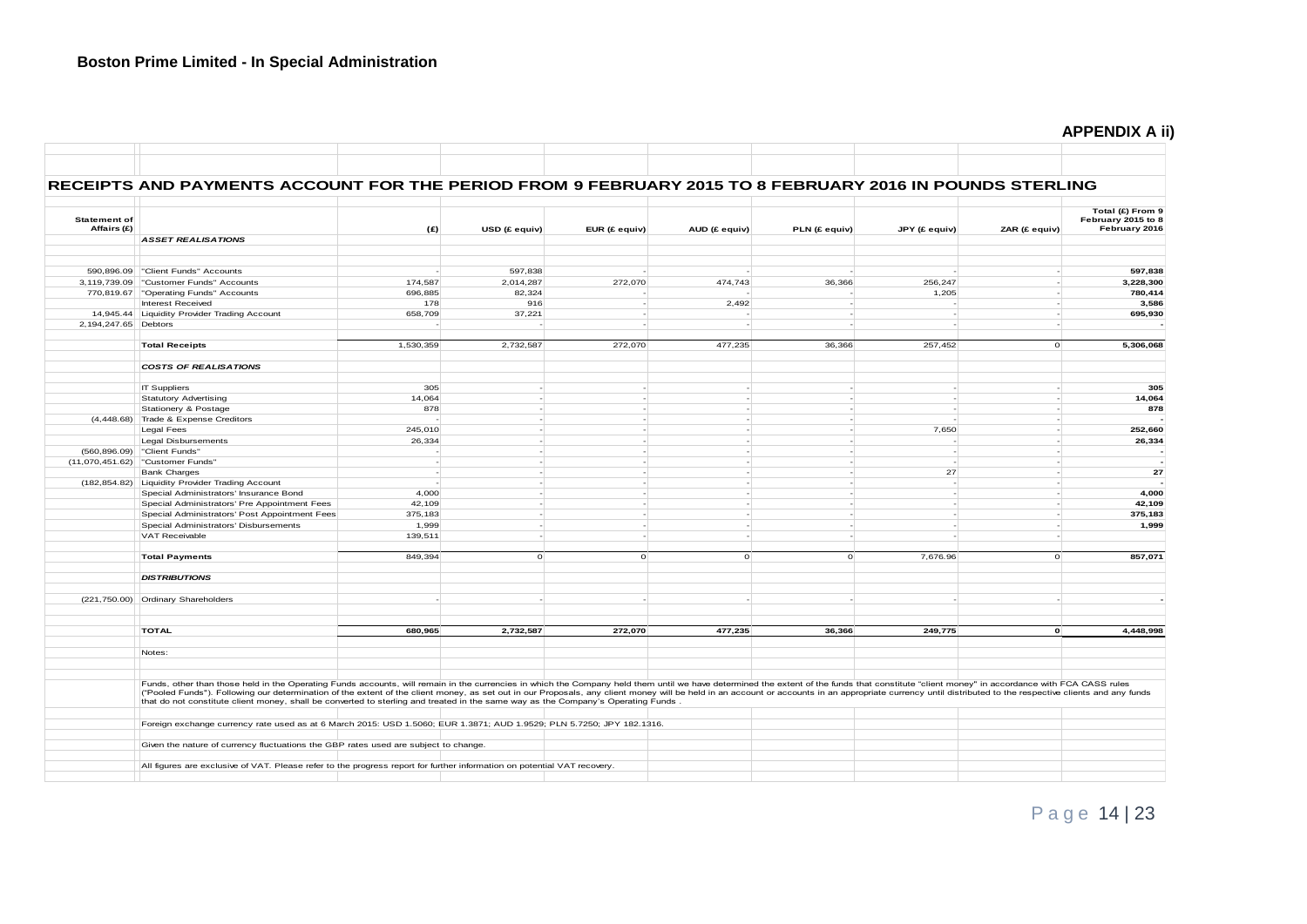| <b>Statement of Affairs (£)</b> |                                                                                                                          | (E)       | <b>USD</b>  | <b>EUR</b>    | <b>AUD</b>     | <b>PLN</b>     | <b>JPY</b> |  |
|---------------------------------|--------------------------------------------------------------------------------------------------------------------------|-----------|-------------|---------------|----------------|----------------|------------|--|
|                                 | <b>ASSET REALISATIONS</b>                                                                                                |           |             |               |                |                |            |  |
|                                 |                                                                                                                          |           |             |               |                |                |            |  |
|                                 | 590,896   "Client Funds" Accounts                                                                                        |           | 900,344     |               |                |                |            |  |
|                                 | 3,119,739   "Customer Funds" Accounts                                                                                    | 174,587   | 3,033,517   | 377,388       | 927,125        | 208,196        | 46,670,626 |  |
|                                 | 770,820 "Operating Funds" Accounts                                                                                       | 696,885   | 123,980     |               |                |                | 219,550    |  |
|                                 | Interest Received                                                                                                        | 178       | 1,380       |               | 4,866          |                |            |  |
|                                 | 14,945 Liquidity Provider Trading Account                                                                                | 658,709   | 56,055      |               |                |                |            |  |
| 2,194,248 Debtors               |                                                                                                                          |           |             |               |                |                |            |  |
|                                 | <b>Total Receipts</b>                                                                                                    | 1,530,359 | 4, 115, 276 | 377,388       | 931,991        | 208,196        | 46,890,176 |  |
|                                 | <b>COSTS OF REALISATIONS</b>                                                                                             |           |             |               |                |                |            |  |
|                                 |                                                                                                                          |           |             |               |                |                |            |  |
|                                 | <b>IT Suppliers</b>                                                                                                      | 305       |             |               |                |                |            |  |
|                                 | <b>Statutory Advertising</b>                                                                                             | 14,064    |             |               |                |                |            |  |
|                                 | Stationery & Postage                                                                                                     | 878       |             |               |                |                |            |  |
|                                 | (4,449) Trade & Expense Creditors                                                                                        |           |             |               |                |                |            |  |
|                                 | Legal Fees                                                                                                               | 245,010   |             |               |                |                | 1,393,256  |  |
|                                 | Legal Disbursements                                                                                                      | 26,334    |             |               |                |                |            |  |
|                                 | (560,896)   "Client Funds"                                                                                               |           |             |               |                |                |            |  |
|                                 | (11,070,452)   "Customer Funds"                                                                                          |           |             |               |                |                |            |  |
|                                 | <b>Bank Charges</b>                                                                                                      |           |             |               |                |                | 4,962      |  |
|                                 | (182,855) Liquidity Provider Trading Account                                                                             |           |             |               |                |                |            |  |
|                                 | Special Administrators' Insurance Bond                                                                                   | 4,000     |             |               |                |                |            |  |
|                                 | Special Administrators' Pre Appointment Fees                                                                             | 42,109    |             |               |                |                |            |  |
|                                 | Special Administrators' Post Appointment Fees                                                                            | 375,183   |             |               |                |                |            |  |
|                                 | Special Administrators' Disbursements                                                                                    | 1,999     |             |               |                |                |            |  |
|                                 | VAT Receivable                                                                                                           | 139,511   |             |               |                |                |            |  |
|                                 | <b>DISTRIBUTIONS</b>                                                                                                     |           |             |               |                |                |            |  |
|                                 |                                                                                                                          |           |             |               |                |                |            |  |
|                                 | (221,750) Ordinary Shareholders                                                                                          |           |             |               |                |                |            |  |
|                                 | <b>Total Payments</b>                                                                                                    | 849,394   | $\Omega$    | $\mathcal{O}$ | $\overline{0}$ | $\overline{O}$ | 1,398,218  |  |
|                                 | <b>TOTAL</b>                                                                                                             | 680,965   | 4,115,276   | 377,388       | 931,991        | 208,196        | 45,491,958 |  |
|                                 | Notes:                                                                                                                   |           |             |               |                |                |            |  |
|                                 | All figures are exclusive of VAT. Please refer to the progress report for further information on potential VAT recovery. |           |             |               |                |                |            |  |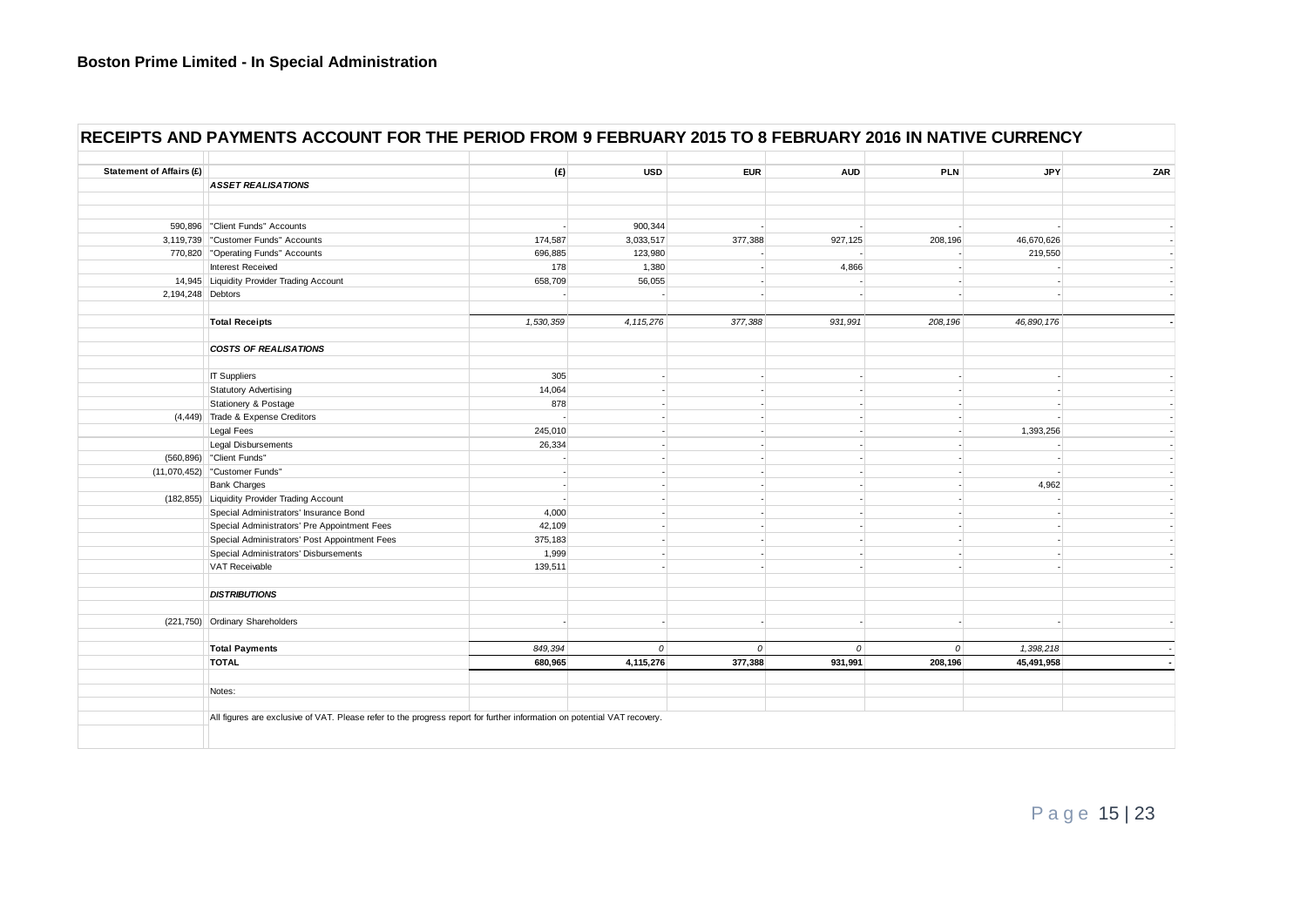| Time Analysis For The Period 9 August 2015 to 8 August 2016 |                |              |                                              |                    |               |                               |
|-------------------------------------------------------------|----------------|--------------|----------------------------------------------|--------------------|---------------|-------------------------------|
| <b>Classification of Work Function</b>                      | <b>Partner</b> | Manager      | <b>Other Senior</b><br><b>Proffessionals</b> | <b>Total Hours</b> | Time Cost (£) | <b>Average Hourly</b><br>Rate |
| 100 : Administration & Planning                             | 1.6            | 21.3         | 8.8                                          | 31.7               | 7666          | 241.83                        |
| 103 : Background Information                                | $\mathbf{o}$   | $\mathbf{1}$ | 2.5                                          | 3.5                | 745           | 212.86                        |
| 104 : Case Management                                       | $\mathbf{o}$   | 7.3          | 0.6                                          | 7.9                | 2055          | 260.13                        |
| 105 : Case Planning                                         | 9              | 7.4          | 9.4                                          | 25.8               | 7775          | 301.36                        |
| 106 : Maintanance Of Records                                | 1.6            | з            | з                                            | 7.6                | 1912          | 251.58                        |
| 107 : Statutory Reporting                                   | 5.5            | 6.9          | 28.5                                         | 40.9               | 9239.5        | 225.9                         |
| 108 : Statutory Compliance                                  | 0.9            | $\Omega$     | $\Omega$                                     | O.9                | 400.5         | 445                           |
| $111:$ Billing                                              | $\circ$        | $\Omega$     | O.4                                          | 0.4                | 58            | 145                           |
| 112 : Post Appointment Tax                                  | 12.3           | 8.7          | 12.4                                         | 33.4               | 10178.5       | 304.75                        |
| 116 : Case Accounting                                       | $\mathbf{o}$   | 0.6          | 18.5                                         | 19.1               | 2522          | 132.04                        |
| 117 : Bank Reconciliations                                  | $\mathbf{o}$   | $\Omega$     | 0.7                                          | 0.7                | 84            | 120                           |
| 118 : Receipts & Payments                                   | $\mathbf{o}$   | 4.9          | 4.7                                          | 9.6                | 1946          | 202.71                        |
| 119 : Closure                                               | $\Omega$       | 0.5          | $\circ$                                      | 0.5                | 135           | 270                           |
| 702 : Liaison With Directors                                | $\mathbf{o}$   | $\mathbf{1}$ | $\circ$                                      | $\mathbf{1}$       | 270           | 270                           |
| <b>Administration &amp; Planning</b>                        | 30.9           | 62.6         | 89.5                                         | 183                | 44986.5       | 245.83                        |
| 600 : Case Specific                                         | 5.95           | 18.4         | 18.3                                         | 42.65              | 10912.75      | 255.87                        |
| <b>Case Specific Matters</b>                                | 5.95           | 18.4         | 18.3                                         | 42.65              | 10912.75      | 255.87                        |
| 316 : Client Monies                                         | 19.4           | 12.8         | 23                                           | 55.2               | 16048         | 290.72                        |
| 317 : Customer Funds                                        | 16.1           | 38.3         | 49.1                                         | 103.5              | 23924.5       | 231.15                        |
| 500 : Creditors                                             | O              | 5.8          | 2.3                                          | 8.1                | 1982          | 244.69                        |
| 501 : Communication With Creditors                          | $\mathbf{o}$   | 1.8          | O.1                                          | 1.9                | 505           | 265.79                        |
| 502 : Creditors Claims                                      | $\Omega$       | 0.2          | $\Omega$                                     | 0.2                | 54            | 270                           |
| 503: Statutory Reporting                                    | 0.5            | 1.2          | $\Omega$                                     | 1.7                | 546.5         | 321.47                        |
| 505 : Creditors Committee                                   | 35.85          | 46.2         | 46.3                                         | 128.35             | 37224.25      | 290.02                        |
| 508 : Employees                                             | $\Omega$       | 0.3          | 1.9                                          | 2.2                | 442           | 200.91                        |
| 510 : Pre Appointment Tax                                   | 1.4            | $\circ$      | $\Omega$                                     | 1.4                | 623           | 445                           |
| <b>Creditors</b>                                            | 73.25          | 106.6        | 122.7                                        | 302.55             | 81349.25      | 268.88                        |
| 200 : Investigations                                        | 2.1            | 0.3          | 0.2                                          | 2.6                | 1053.5        | 405.19                        |
| 201 : CDDA Reports                                          | 0.5            | 2.5          | $\mathbf O$                                  | 3                  | 897.5         | 299.17                        |
| 203 : Investigatory Work                                    | 0.5            | $\circ$      | $\mathbf{z}$                                 | 2.5                | 602.5         | 241                           |
| 205 : Special Investigation                                 | $\mathbf{o}$   | $\Omega$     | 0.8                                          | 0.8                | 152           | 190                           |
| Investigations                                              | 3.1            | 2.8          | з                                            | 8.9                | 2705.5        | 303.99                        |
| 300 : Realisation Of Assets                                 | 3.7            | 7.9          | 0.3                                          | 11.9               | 3836.5        | 322.39                        |
| 303 : Book Debts                                            | 5.2            | 1.5          | 10.9                                         | 17.6               | 4754          | 270.11                        |
| 304 : Debt Collection                                       | 0.3            | $\circ$      | $\Omega$                                     | 0.3                | 133.5         | 445                           |
| 305 : Property, Business & Asset Sales                      | $\circ$        | 0.5          | 0.9                                          | 1.4                | 306           | 218.57                        |
| 312: Other Assets                                           | 0.4            | $\circ$      | $\Omega$                                     | O.4                | 178           | 445                           |
| 314 : Litigation                                            | $\Omega$       | $\circ$      | 1.1                                          | 1.1                | 191           | 173.64                        |
| <b>Realisation of Assets</b>                                | 9.6            | 9.9          | 13.2                                         | 32.7               | 9399          | 287.43                        |
| <b>Total Hours</b>                                          | 122.8          | 200.3        | 246.7                                        | 569.8              | 149353        | 262.11                        |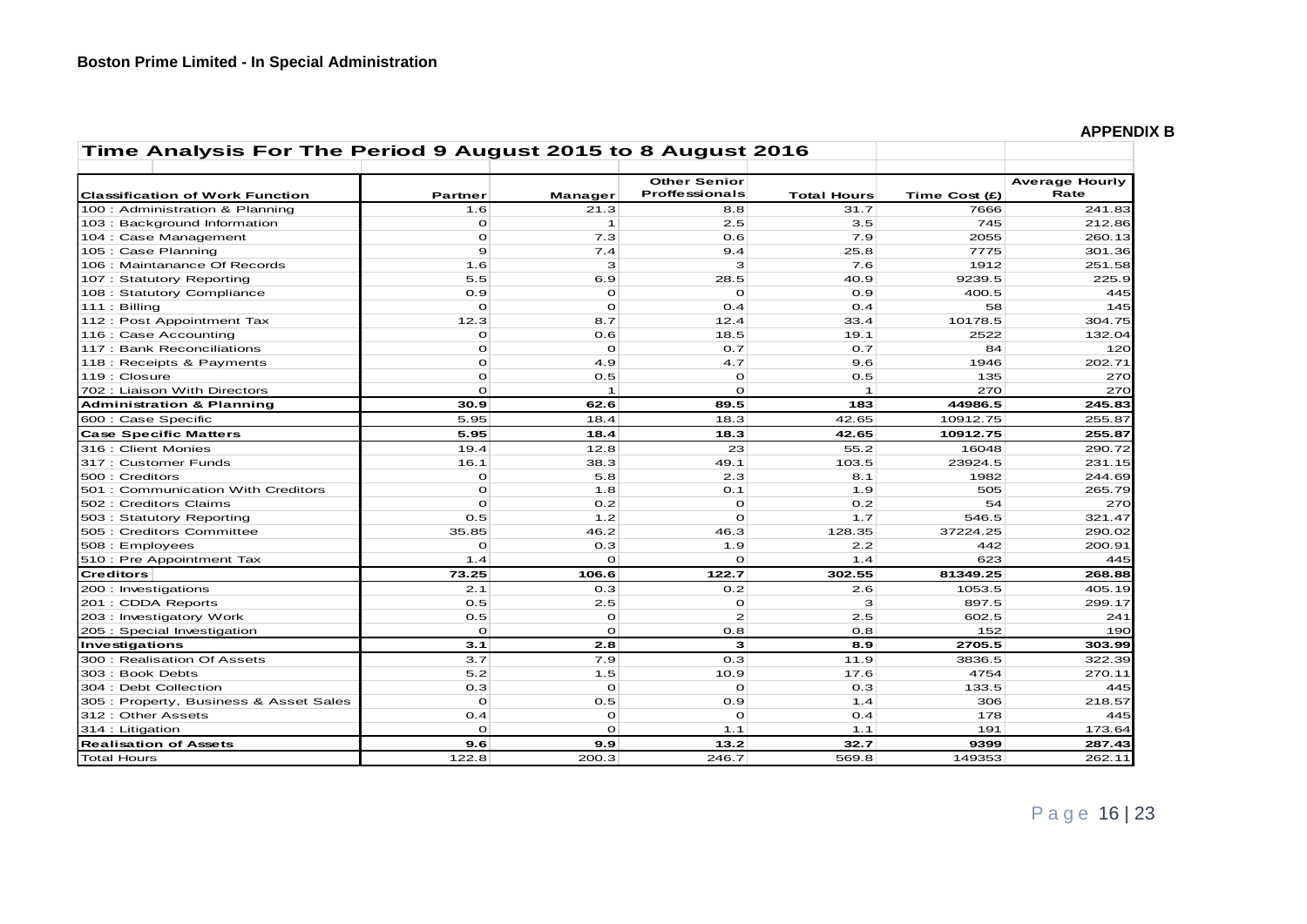| APPENDIX B |  |
|------------|--|
|------------|--|

| Time Analysis For The Period 9 February 2015 To 8 February 2016 |         |         |                      |                    |               |                       |
|-----------------------------------------------------------------|---------|---------|----------------------|--------------------|---------------|-----------------------|
| <b>Classification of Work Function</b>                          | Partner | Manager | <b>Other Senior</b>  | <b>Total Hours</b> | Time Cost (£) | <b>Average Hourly</b> |
|                                                                 |         |         | <b>Professionals</b> |                    |               | Rate (£)              |
| 100 : Administration & Planning                                 | 4.75    | 30.80   | 17.10                | 52.65              | 12,795.50     | 243.03                |
| 102 : Appointment                                               | 1.00    | 0.00    | 0.00                 | 1.00               | 420.00        | 420.00                |
| 103 : Background Information                                    | 6.40    | 1.60    | 8.30                 | 16.30              | 4,537.00      | 278.34                |
| 104 : Case Management                                           | 5.90    | 7.60    | 0.60                 | 14.10              | 4,761.50      | 337.70                |
| 105 : Case Planning                                             | 35.20   | 19.20   | 29.90                | 84.30              | 25,826.50     | 306.36                |
| 106 : Maintanance Of Records                                    | 3.00    | 4.50    | 6.40                 | 13.90              | 3,378.00      | 243.02                |
| 107 : Statutory Reporting                                       | 22.70   | 28.80   | 77.70                | 129.20             | 29,917.25     | 231.56                |
| 108 : Statutory Compliance                                      | 5.65    | 20.90   | 10.50                | 37.05              | 9,180.25      | 247.78                |
| $111:$ Billing                                                  | 0.40    | 0.10    | 3.70                 | 4.20               | 880.00        | 209.52                |
| 112 : Post Appointment Tax                                      | 12.60   | 10.20   | 13.50                | 36.30              | 10,863.00     | 299.26                |
| 115 : Meetings                                                  | 30.25   | 6.50    | 23.60                | 60.35              | 18,792.50     | 311.39                |
| 116 : Case Accounting                                           | 2.00    | 2.40    | 35.80                | 40.20              | 6,013.00      | 149.58                |
| 117 : Bank Reconciliations                                      | 0.00    | 0.40    | 1.60                 | 2.00               | 295.00        | 147.50                |
| 118 : Receipts & Payments                                       | 0.00    | 8.60    | 5.80                 | 14.40              | 3,078.00      | 213.75                |
| 119 : Closure                                                   | 0.00    | 0.50    | 0.00                 | 0.50               | 135.00        | 270.00                |
| 702 : Liaison With Directors                                    | 2.55    | 7.30    | 0.70                 | 10.55              | 3,046.00      | 288.72                |
| <b>Administration &amp; Planning</b>                            | 132.40  | 149.40  | 235.20               | 517.00             | 133,918.50    | 259.03                |
| 600 : Case Specific                                             | 66.45   | 39.20   | 23.30                | 128.95             | 42,591.50     | 330.29                |
| <b>Case Specific Matters</b>                                    | 66.45   | 39.20   | 23.30                | 128.95             | 42,591.50     | 330.29                |
| 316 : Client Monies                                             | 79.15   | 57.50   | 39.90                | 176.55             | 57,517.00     | 325.78                |
| 317 : Customer Funds                                            | 33.55   | 100.30  | 108.90               | 242.75             | 55,445.50     | 228.41                |
| 500 : Creditors                                                 | 26.15   | 25.60   | 152.70               | 204.45             | 37,691.50     | 184.36                |
| 501: Communication With Creditors                               | 0.00    | 1.80    | 0.10                 | 1.90               | 505.00        | 265.79                |
| 502 : Creditors Claims                                          | 0.00    | 0.20    | 0.00                 | 0.20               | 54.00         | 270.00                |
| 503: Statutory Reporting                                        | 0.50    | 1.20    | 0.00                 | 1.70               | 546.50        | 321.47                |
| 505 : Creditors Committee                                       | 98.15   | 112.20  | 99.30                | 309.65             | 92,109.75     | 297.46                |
| 508 : Employees                                                 | 0.70    | 3.90    | 3.80                 | 8.40               | 1,976.00      | 235.24                |
| 510 : Pre Appointment Tax                                       | 1.40    | 1.00    | 0.40                 | 2.80               | 957.00        | 341.79                |
| <b>Creditors</b>                                                | 239.60  | 303.70  | 405.10               | 948.40             | 246,802.25    | 260.23                |
| 200 : Investigations                                            | 4.80    | 1.70    | 10.60                | 17.10              | 4,515.00      | 264.04                |
| 201 : CDDA Reports                                              | 3.80    | 2.50    | 4.00                 | 10.30              | 3,121.00      | 303.01                |
| 203 : Investigatory Work                                        | 0.50    | 0.00    | 2.00                 | 2.50               | 602.50        | 241.00                |
| 205 : Special Investigation                                     | 0.00    | 0.00    | 0.80                 | 0.80               | 152.00        | 190.00                |
| Investigations                                                  | 9.10    | 4.20    | 17.40                | 30.70              | 8,390.50      | 273.31                |
| 300 : Realisation Of Assets                                     | 10.25   | 38.10   | 15.70                | 64.05              | 16,469.25     | 257.13                |
| 302: Identifying, Securing, Insuring Assets                     | 0.00    | 0.00    | 4.90                 | 4.90               | 716.00        | 146.12                |
| 303: Book Debts                                                 | 12.30   | 20.30   | 11.60                | 44.20              | 12,983.50     | 293.74                |
| 304 : Debt Collection                                           | 0.30    | 0.00    | 0.00                 | 0.30               | 133.50        | 445.00                |
| 305 : Property, Business & Asset Sales                          | 0.00    | 0.50    | 0.90                 | 1.40               | 306.00        | 218.57                |
| 312 : Other Assets                                              | 0.40    | 0.00    | 0.00                 | 0.40               | 178.00        | 445.00                |
| 314 : Litigation                                                | 0.00    | 0.00    | 1.10                 | 1.10               | 191.00        | 173.64                |
| <b>Realisation of Assets</b>                                    | 23.25   | 58.90   | 34.20                | 116.35             | 30,977.25     | 266.24                |
| <b>Total Hours</b>                                              | 470.80  | 555.40  | 715.20               | 1,741.40           | 462.680.00    | 265.69                |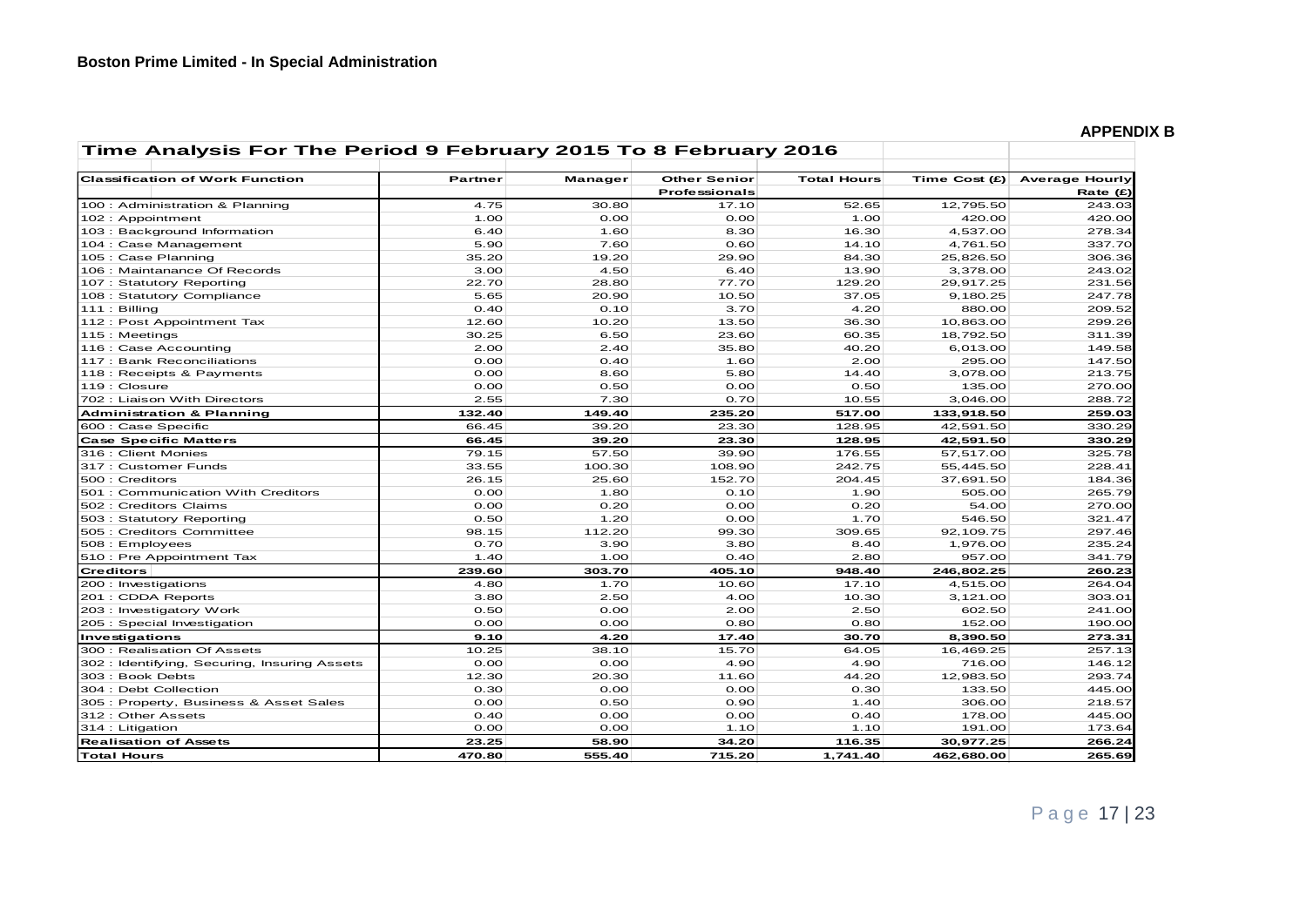# **Additional Information in Relation to Administrators' Fees Pursuant to Statement of Insolvency Practice 9**

# **1 Policy**

Detailed below is Rollings Oliver LLP's policy in relation to:

- staff allocation and the use of sub-contractors;
- professional advisors; and
- disbursements

# *1.1 Staff Allocation and the use of Sub-contractors*

The general approach to resourcing our assignments is to allocate staff with the skills and experience to meet the specific requirements of the case.

The constitution of the case team will usually consist of a Partner, a Manager, and another senior professional. The exact constitution of the case team will depend on the anticipated size and complexity of the assignment and the experience requirements of the assignment. The charge out rate schedule below provides details of all grades of staff and their experience level.

We are not proposing to utilise the services of any sub-contractors in this case.

#### *1.2 Professional Advisors*

On this assignment we have used the professional advisors listed below. We have also indicated alongside, the basis of our fee arrangement with them, which is subject to review on a regular basis.

| Name of Professional Advisor             | <b>Basis of Fee Arrangement</b>                    |
|------------------------------------------|----------------------------------------------------|
| CMS Mckenna (legal advice)               | Hourly rate and disbursements                      |
| Anderson Mori & Tomotsune (legal advice) | Hourly rate and disbursements (up to a capped fee) |

Our choice was based on our perception of their experience and ability to perform this type of work, the complexity and nature of the assignment and the basis of our fee arrangement with them.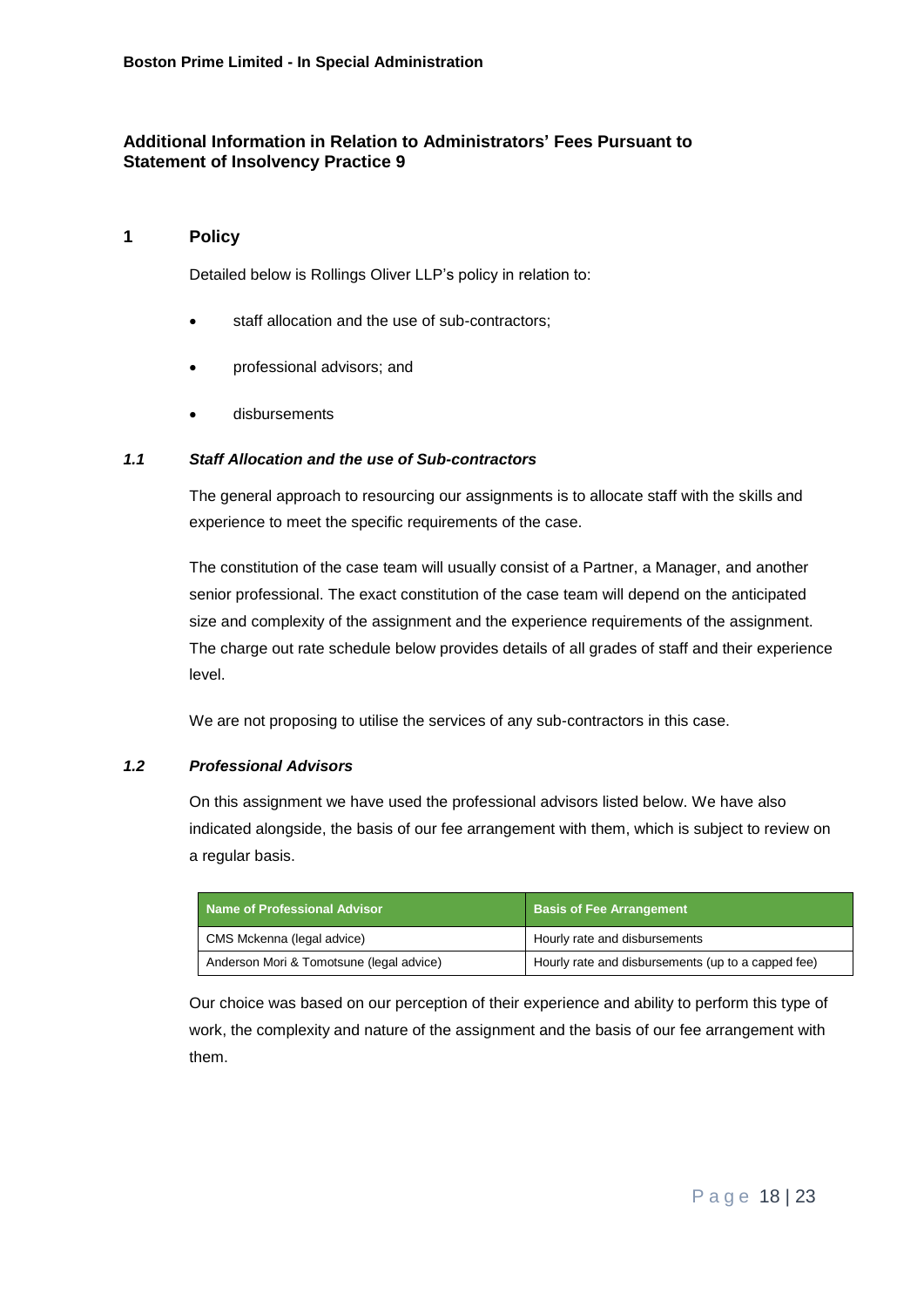## *1.3 Disbursements*

Category 1 disbursements do not require approval by creditors. The type of disbursements that may be charged as a Category 1 disbursement to a case generally comprise of external supplies of incidental services specifically identifiable to the case, such as postage, case advertising, invoiced travel and external printing, room hire and document storage. Also chargeable will be any properly reimbursed expenses incurred by personnel in connection with the case.

Category 2 disbursements do require approval from creditors. These are costs which are directly referable to the appointment in question but are not payments which are made to an independent third party and may include shared or allocated costs that can be allocated to the appointment on a proper and reasonable basis such as internal room hire, document storage or business mileage.

On this case the following Category 2 disbursements have been incurred during the period 9 August 2015 to 8 February 2016.

| Type and purpose     |        |
|----------------------|--------|
| Printing and Copying | 832.17 |

# **2 Charge-out Rates**

A schedule of Rollings Oliver LLP charge-out rates for this assignment effective from 1 April 2015 is detailed below.

| <b>Staff Grade</b> | 2015/6 Per hour (£) |
|--------------------|---------------------|
| <b>Partner</b>     | 445                 |
| <b>Director</b>    | 350                 |
| Manager            | 270                 |
| Associate          | 120-190             |

Please note that this firm records its time in minimum units of 6 minutes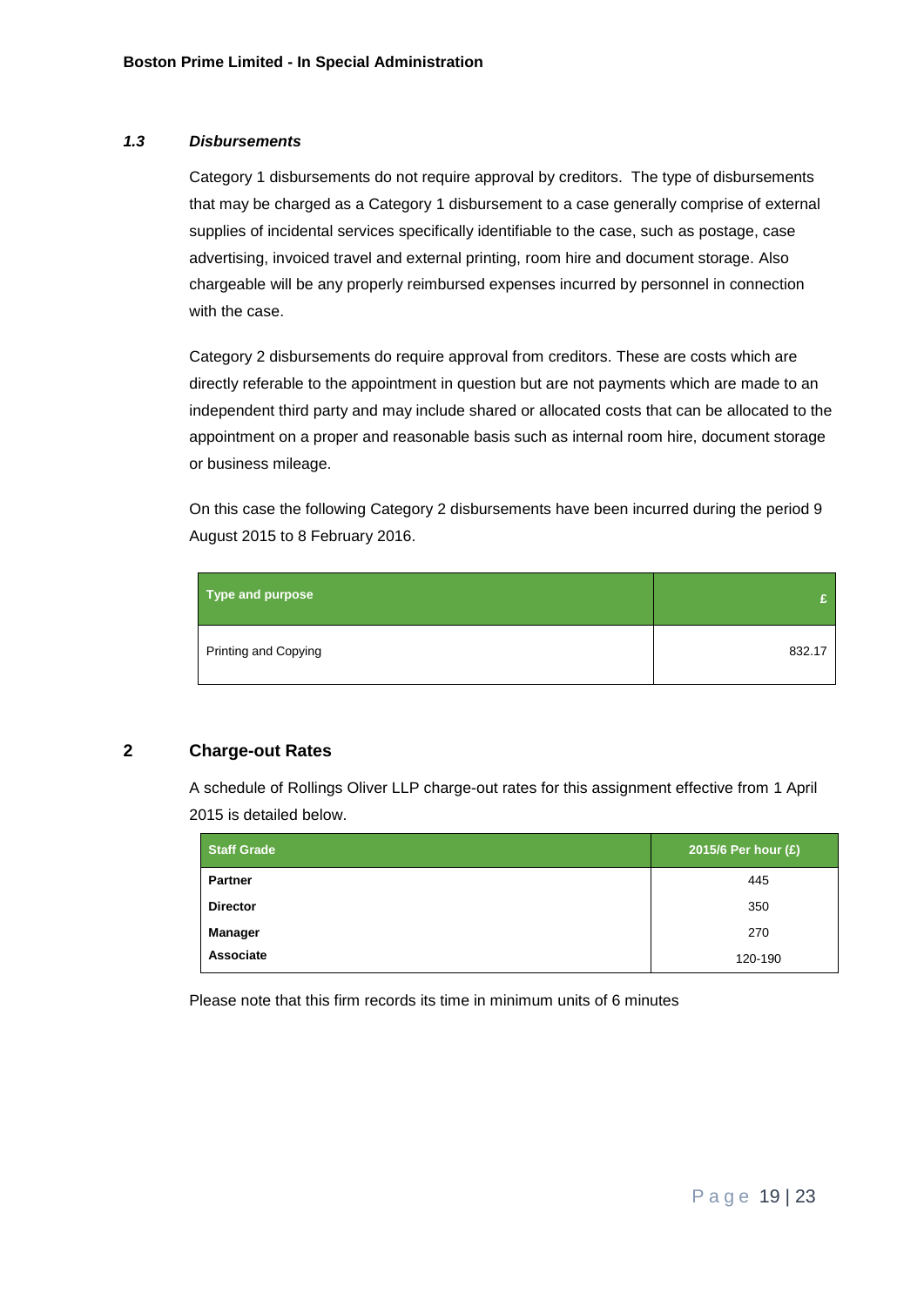# **NARRATIVE GUIDE TO ACTIVITIES UNDERTAKEN BY THE SPECIAL ADMINISTRATORS**

#### **From 9 February 2015 to**

**8 February 2016**

| Analysis<br>Code | <b>Description</b>                 | <b>Narrative</b>                                                                                                                                                                                                                                                                                                                                                                                                                                                                                                                                                                             |  |  |
|------------------|------------------------------------|----------------------------------------------------------------------------------------------------------------------------------------------------------------------------------------------------------------------------------------------------------------------------------------------------------------------------------------------------------------------------------------------------------------------------------------------------------------------------------------------------------------------------------------------------------------------------------------------|--|--|
|                  |                                    |                                                                                                                                                                                                                                                                                                                                                                                                                                                                                                                                                                                              |  |  |
|                  | <b>Administration and planning</b> |                                                                                                                                                                                                                                                                                                                                                                                                                                                                                                                                                                                              |  |  |
| 100              | Administration<br>& Planning       | • Complying with internal case management procedures; filing, status checklists, IPS administration, recording and<br>analysing time incurred by the Special Administrators and their staff, maintaining/completing IP records<br>• Preparation for internal and external meetings, including document production and review                                                                                                                                                                                                                                                                 |  |  |
| 102              | Appointment                        | • Attending Court hearing                                                                                                                                                                                                                                                                                                                                                                                                                                                                                                                                                                    |  |  |
| 103              | Background<br>Information          | • Retrieval of accounts and filings from Companies House and 3rd party Credit Search engines.<br>• Requesting, printing, reviewing information provided by Director and 3rd parties.<br>• Collating information relating to the Company prior to appointment, including details of assets, information relating to<br>licence agreements, relevant online material.                                                                                                                                                                                                                          |  |  |
| 104              | Case<br>Management                 | • Manager and Partner Reviews of Files                                                                                                                                                                                                                                                                                                                                                                                                                                                                                                                                                       |  |  |
| 105              | Case Planning                      | . Initial formulation and ongoing documentation of strategy to achieve special administration objectives<br>• Consultation and ongoing correspondence with regulatory bodies (FCA and FSCS) to ensure strategy is appropriate<br>• Ongoing consultation with legal advisors to ensure process and strategy are appropriate<br>. Internal staff briefings and discussions relating to the progress of the case<br>• Review of case workstreams to ensure appropriate staff assigned to appropriate tasks<br>. Planning of future tasks necessary to achieve special administration objectives |  |  |
| 106              | Maintenance<br>of Records          | • Maintaining and amending IPS (internal case management system) records                                                                                                                                                                                                                                                                                                                                                                                                                                                                                                                     |  |  |
| 107              | Statutory<br>Reporting             | • Drafting and amending the initial proposals<br>• Preparation and maintenance of receipts and payments accounts<br>• Drafting and preparing 6 monthly progress report                                                                                                                                                                                                                                                                                                                                                                                                                       |  |  |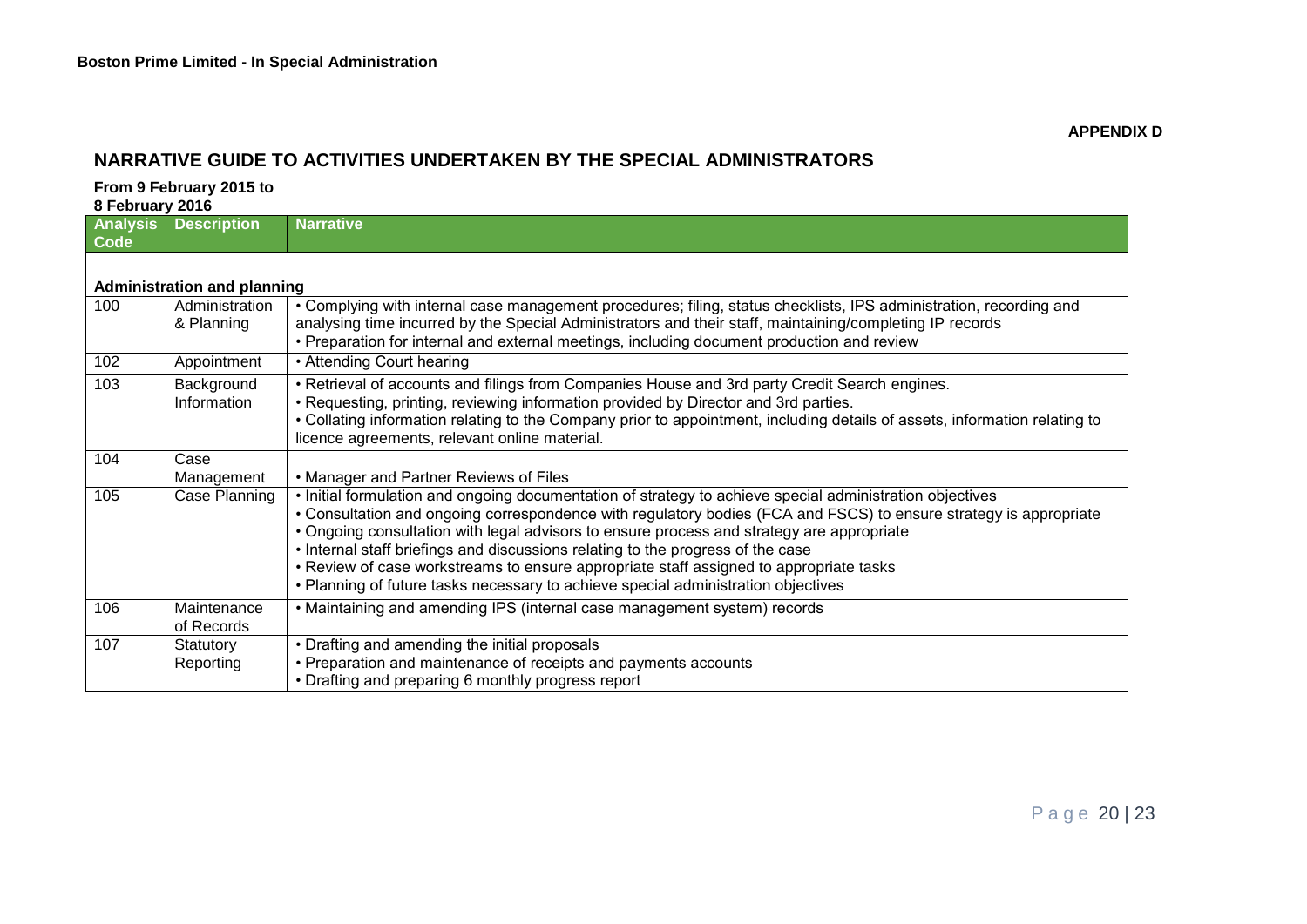| 108                  | Statutory<br>Compliance          | • Gathering of initial information to enable statutory filing and reporting to be completed, including creditor details,<br>management accounts for Statement of affairs, details of assets/cash at bank<br>. Initial notifications to the Registrar of Companies, Creditors, Shareholders, Directors, Court, FCA and FSCS<br>• Advertisements in London Gazette and additional press as necessary<br>• Review of Statement of Affairs and filing with the Registrar of Companies<br>• Initial statutory bonding and regular checks for adequacy<br>. Ensuring compliance with all relevant regulation and legislation within statutory periods including adherence to The<br>Investment Bank Special Administration Regulations 2011 and (England & Wales) Rules 2011. |
|----------------------|----------------------------------|-------------------------------------------------------------------------------------------------------------------------------------------------------------------------------------------------------------------------------------------------------------------------------------------------------------------------------------------------------------------------------------------------------------------------------------------------------------------------------------------------------------------------------------------------------------------------------------------------------------------------------------------------------------------------------------------------------------------------------------------------------------------------|
| 111                  | <b>Billing</b>                   | • Analysis of Work in Progress                                                                                                                                                                                                                                                                                                                                                                                                                                                                                                                                                                                                                                                                                                                                          |
| $\overline{112}$     | Post<br>Appointment<br>Tax       | . Initial information gathering relating to the Company's tax position<br>• Correspondence relating to post-appointment VAT, PAYE and Corporation Tax<br>. Initial notification and subsequent communications to/from HM Revenue & Customs<br>• Submission of relevant returns and ensuring all post-appointment liabilities are accounted for                                                                                                                                                                                                                                                                                                                                                                                                                          |
| 115                  | Meetings                         | • Preparation of documents for initial creditors' meeting, agendas                                                                                                                                                                                                                                                                                                                                                                                                                                                                                                                                                                                                                                                                                                      |
| 116                  | Case<br>Accounting               | . Initial set-up and ongoing administration of special administration bank accounts<br>• Processing of receipts and payments<br>• Correspondence with banks in respect of holding funds in specific currencies<br>• Correspondence with banks in order to place funds into interest bearing accounts                                                                                                                                                                                                                                                                                                                                                                                                                                                                    |
| 117                  | <b>Bank</b><br>Reconciliations   | • Reconciling IPS and bank accounts                                                                                                                                                                                                                                                                                                                                                                                                                                                                                                                                                                                                                                                                                                                                     |
| 118                  | Receipts &<br>Payments           | • Preparing and processing R&P accounts for Creditors' Committee                                                                                                                                                                                                                                                                                                                                                                                                                                                                                                                                                                                                                                                                                                        |
| 702                  | Liaison With<br><b>Directors</b> | • Email/telephone correspondence with the Director relating to the Company<br>• Information requests from the Director relating to the Company and/or third parties.                                                                                                                                                                                                                                                                                                                                                                                                                                                                                                                                                                                                    |
|                      |                                  |                                                                                                                                                                                                                                                                                                                                                                                                                                                                                                                                                                                                                                                                                                                                                                         |
| <b>Case Specific</b> |                                  |                                                                                                                                                                                                                                                                                                                                                                                                                                                                                                                                                                                                                                                                                                                                                                         |
| 600                  | Case Specific                    | • Correspondence/Emails/Phonecalls regarding retrieval of data from Forexware<br>• Collating information received from Forexware<br>• Legal correspondence regarding retrieval of data from Forexware<br>• Correspondence with legal advisors of BT Prime<br>• Correspondence regarding consideration of need to seek recognition of Special Administration in other jurisdictions.<br>• Review of licencing agreements with Forexware<br>. Investigations and discussions regarding trading data platform, feasibility of data retrieval, and general access to                                                                                                                                                                                                        |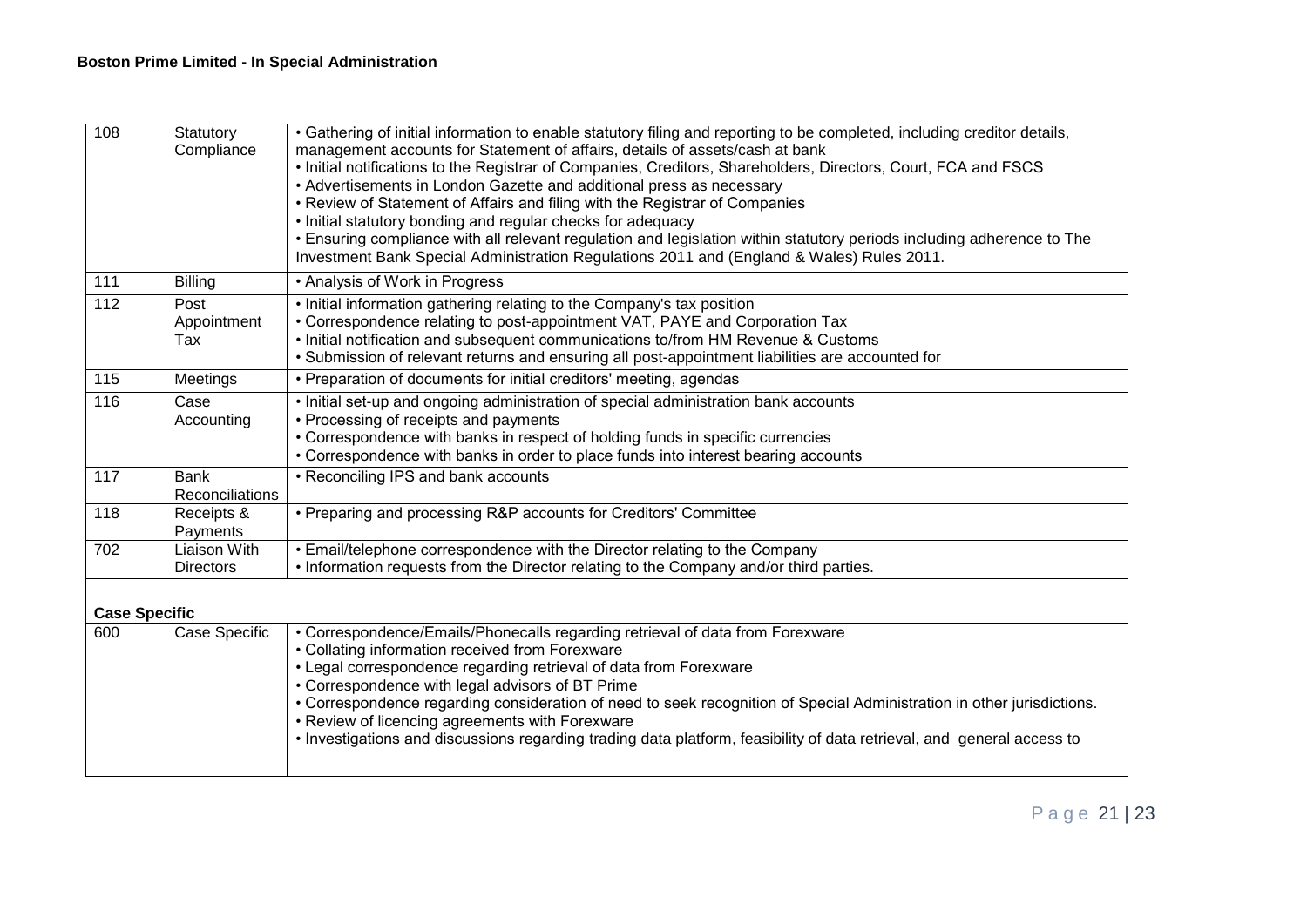|                  |                               | "back office" systems<br>• Correspondence with liquidity providers regarding licenses and data retrieval                                                                                                                                                                                                                                                                                                                                                                                                                                                                                                                                                                                                      |
|------------------|-------------------------------|---------------------------------------------------------------------------------------------------------------------------------------------------------------------------------------------------------------------------------------------------------------------------------------------------------------------------------------------------------------------------------------------------------------------------------------------------------------------------------------------------------------------------------------------------------------------------------------------------------------------------------------------------------------------------------------------------------------|
| <b>Creditors</b> |                               |                                                                                                                                                                                                                                                                                                                                                                                                                                                                                                                                                                                                                                                                                                               |
| 316              | <b>Client Monies</b>          | • Correspondence relating to monies covered by FCA CASS rules as detailed in customer terms and conditions<br>• Reconciling segregated client balances with Company records<br>. Establishing the status of monies held by the Company in accordance with FCA CASS rules.<br>. Discussions with Counsel and CMS McKenna in respect of client monies and pooled funds as per FCA CASS rules.                                                                                                                                                                                                                                                                                                                   |
| 317              | Customer<br>Funds             | • Collation and review of information on client positions<br>• Review of close out positions<br>• Review of claims information provided by customers<br>• Review of customer terms and conditions                                                                                                                                                                                                                                                                                                                                                                                                                                                                                                             |
| 500              | <b>Creditors</b>              | • Initial notifications to Creditors<br>• Creation of web portal to provide general creditor information<br>• Creation of documentation to be uploaded to web portal<br>. Investigation work to establish accurate creditor postal and email addresses<br>• Responses to general creditor queries to boston.prime@rollingsoliver.com<br>• Administration of web portal and boston.prime@rollingsoliver.com<br>• Preparation of documentation and venue for initial creditors' meeting<br>• Collating information from clients and creditors in anticipation of adjudicating claims and future distributions<br>• Processing and recording client and creditor claims in accordance with internal requirements |
| 505              | <b>Creditors</b><br>Committee | • Correspondence with Creditors' Committee<br>• Attendance at Creditors Committee meeting<br>• Preparation of documentation for Committee meeting                                                                                                                                                                                                                                                                                                                                                                                                                                                                                                                                                             |
| 508              | Employees                     | • Correspondence with former employees of the Company<br>• Answering queries regarding the status of the Company and their employment<br>• Managing employee claims in relation to potential arrears of pay, redundancy, holiday pay, PILON etc                                                                                                                                                                                                                                                                                                                                                                                                                                                               |